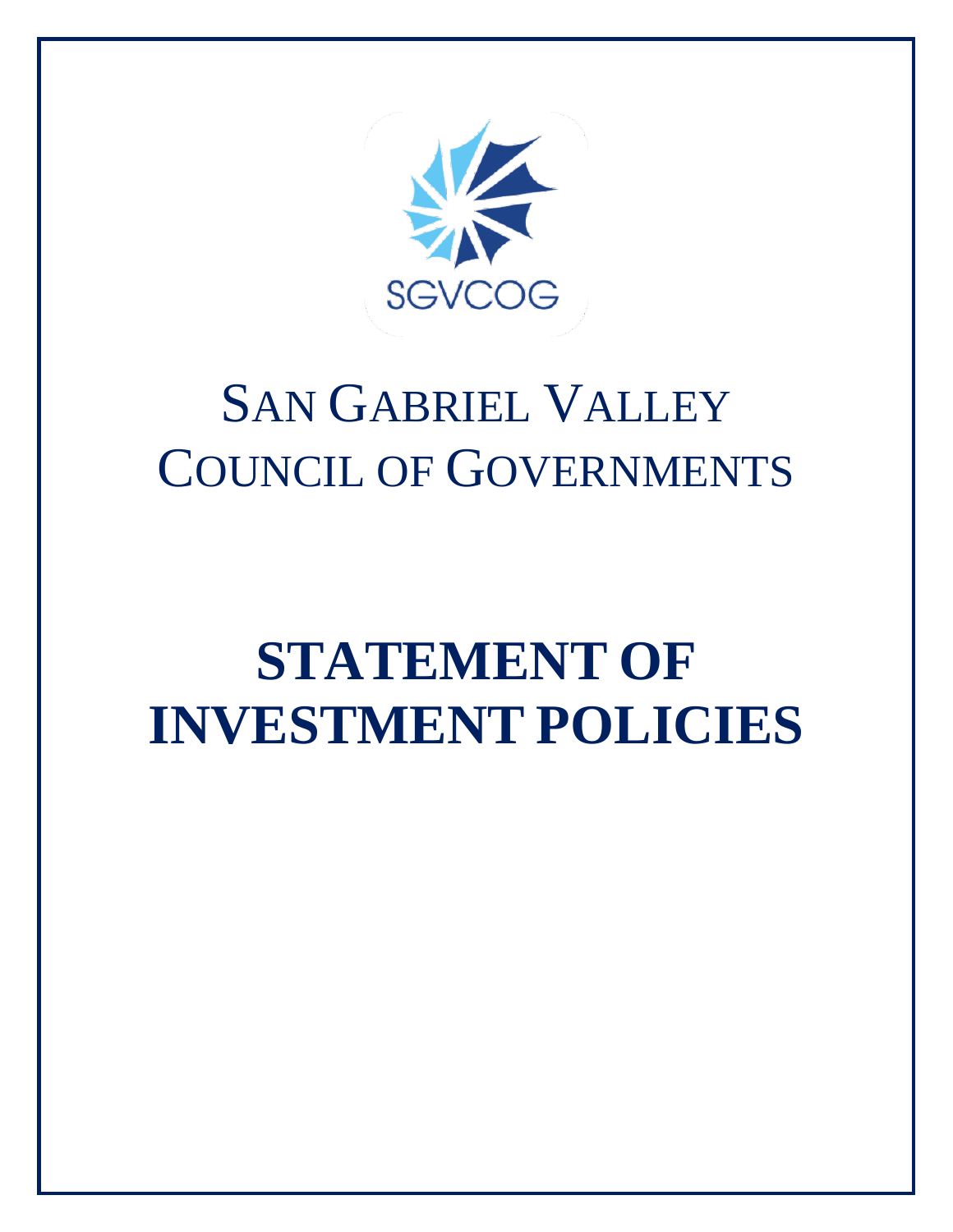# **INTRODUCTION**

It is the policy of the San Gabriel Valley Council of Governments (SGVCOG) to ensure that the temporarily idle funds of the agency are prudently invested to preserve capital and provide necessary liquidity, while maximizing earnings, and conforming to state and local statues governing the investment of public funds.

This investment policy conforms to the California Government Code ("Code") as well as to customary standards of prudent investment management. Investments may only be made as authorized by the Code, Section 53600 et seq., Sections 16429.1 through 16429.4 and this investment policy. Should the provisions of the Code become more restrictive than those contained herein, such provisions will be considered as immediately incorporated in this investment policy. Changes to the Code that are less restrictive than this investment policy may be adopted by the Board of Directors (Board).

# 2.0 Scope

This investment policy sets forth the guidelines for the investment of surplus Enterprise and Capital Projects, and any new fund created by the Board, unless specifically exempted.

Internal and external portfolio managers may be governed by Portfolio Guidelines that may on an individual basis differ from the total fund guidelines outlined herein. The Finance Director/Treasurer is responsible for monitoring and ensuring that the total funds subject to this investment policy remain in compliance with this investment policy, and shall report to the Board regularly on compliance.

#### 3.0 Investment Objectives

The primary objectives, in priority order, of investment activities shall be:

- **A. Safety:** Safety of principal is the foremost objective of the investment program. The investments shall be undertaken in a manner that seeks to ensure the preservation of capital in the overall portfolio. The SGVCOG shall seek to ensure that capital losses are avoided whether from institutional default, broker-dealer default, or erosion of market value. Diversification is required in order that potential losses on individual securities do not exceed the income generated from the remainder of the portfolio.
- **B. Liquidity:** The investment portfolio will remain sufficiently liquid to meet all operating requirements that might be reasonably anticipated.
- **C. Return on Investments:** The SGVCOG shall manage its funds to maximize the return on investments consistent with the two objectives above, with the goal of exceeding the performance benchmarks (Section 12.0) over a market cycle (typically a three to five-year period).

It is policy to hold investments to maturity. However, a security may be sold prior to its maturity and a capital gain or loss recorded if liquidity needs arise, or in order to improve the quality, or rate of return of the portfolio in response to market conditions and/or SGVCOG risk preferences.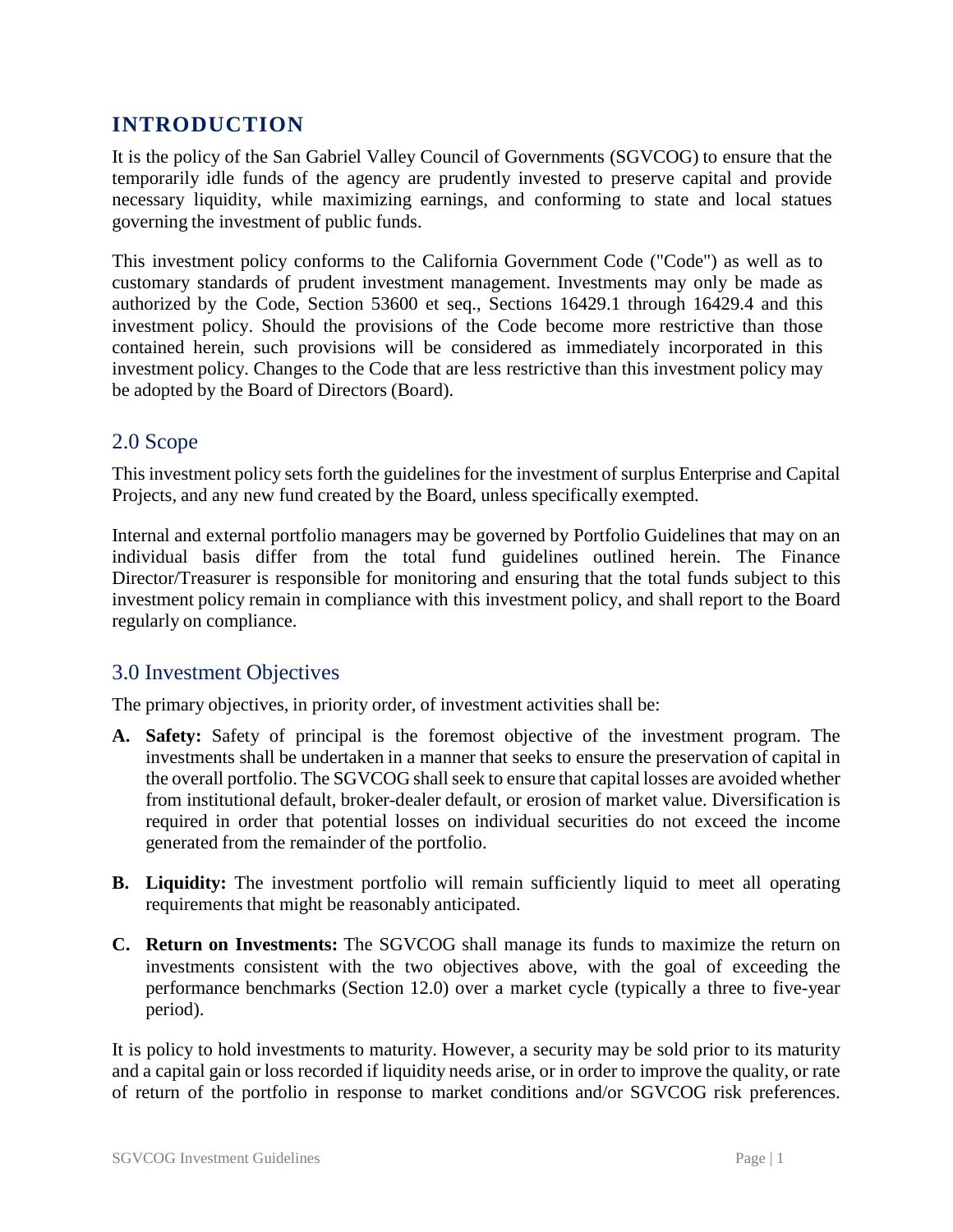Internal and external investment managers shall report such losses to the Finance Director/Treasurer quarterly.

Investments shall be made with the judgment, skill, and diligence of a prudent investor acting in like capacity under circumstances then prevailing, for the sole benefit of the SGVCOG, and shall take into account the benefits of diversification in order to protect the investment from the risk of substantial loss.

The standard of prudence to be used by investment officialsshall be the "prudent investor" standard and shall be applied in the context of managing an overall portfolio. Investment officers acting in accordance with this investment policy, written portfolio guidelines and procedures and exercising due diligence shall be relieved of personal responsibility for an individual security's credit risk or market price changes, provided deviations from expectations are reported in the quarterly investment report to the Board, and appropriate action is taken to control adverse developments.

## 4.0 Delegation of Authority

The Board shall be the trustee of funds received by the SGVCOG. The Board hereby delegates the authority to invest or reinvest the funds, to sell or exchange securities so purchased and to deposit securities for safekeeping to the Finance Director/Treasurer for a one-year period, who thereafter assumes full responsibility for such transactions and shall make a monthly report of those transactions to the Board. Subject to review by the Board, the Board may renew the delegation of authority each year.

The Finance Director/Treasurer shall establish written procedures for the operation of the investment program consistent with this investment policy, including establishment of appropriate written agreements with financial institutions. Such procedures shall include explicit delegation of authority to persons responsible for investment transactions. The Finance Director/Treasurer may engage independent investment managers to assist in the investment of its financial assets.

No person may engage in an investment transaction except as provided under the terms of this investment policy and the procedures established by the Finance Director/Treasurer.

Officers and employees involved in the investment process shall be governed by the standards regarding ethical behavior and conflicts of interest established in the San Gabriel Council of Governments Ethics Policy and annually shall file a Statement of Economic Disclosure with the Ethics Office.

#### 5.0 Permitted Investments

All funds which are not required for immediate cash expenditures shall be invested in income producing investments or accounts, in conformance with the provisions and restrictions of this investment policy as defined in Section 5.1A and as specifically authorized by the Code, (Sections 53600, et seq.).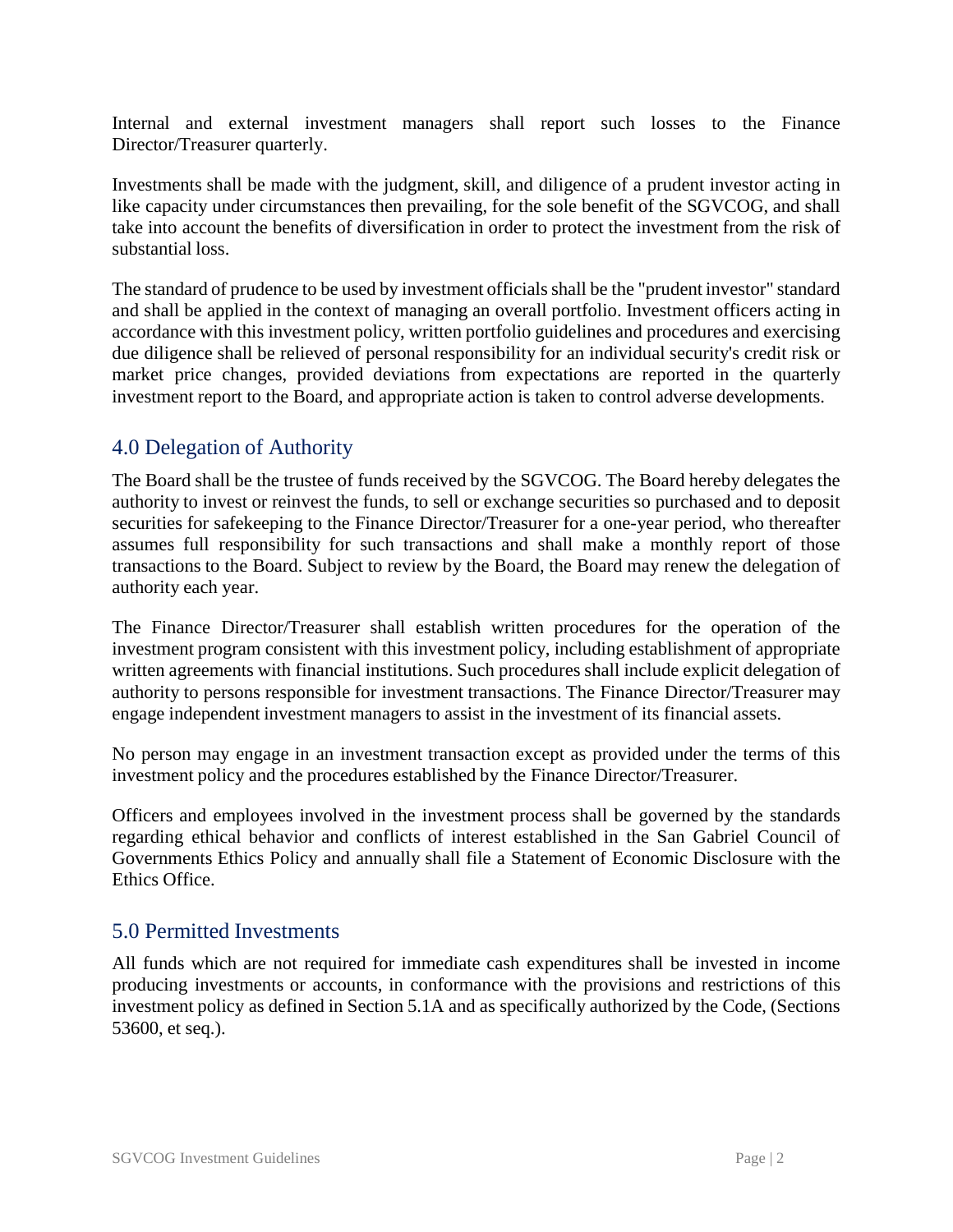In order to reduce overall portfolio risk, investments shall be diversified among security type, maturity, issuer and depository institutions. See Section 5.1A for specific concentration limits by type of investment.

- **A.** Percentage limitations where listed are only applicable at the date of purchase.
- **B.** In calculating per issuer concentration limits commercial paper, bankers' acceptances, medium term notes, asset-backed securities, placement service assisted deposits, and negotiable certificates of deposit shall be included; deposits collateralized per Section 7.3 of this investment policy are excluded from this calculation.
- **C.** Credit requirements listed in this investment policy indicate the minimum credit rating (or is equivalent by any nationally recognized statistical rating organization) required at the time of purchase without regard to modifiers (e.g.,  $+/-$  or 1,2,3), if any.

Maturities of individual investments shall be diversified to meet the following objectives:

- **A.** Investment maturities will be first determined by anticipated cash flow requirements.
- **B.** Where this investment policy does not state a maximum maturity in Section 5.1A, no investment instrument shall be purchased which has a stated maturity of more than five years from the date of purchase, unless the instrument is specifically approved by the Board or is approved by the Board as part of an investment program and such approval must be granted no less than three months prior to the investment. The Board hereby grants express authority for the purchase of new issue securities with a 5-year stated maturity with extended settlement of up to 30 days from date of purchase.
- **C.** The average duration of the externally managed funds subject to this investment policy shall not exceed 150% of the benchmark duration. The weighted average duration of the internal portfolios shall not exceed three (3) years.

State and local government sponsored Investment Pools and money market mutual funds as authorized by this investment policy are subject to due diligence review prior to investing and on a continual basis as established in Section 5.1A, #11 and #12.

This investment policy specifically prohibits the investment of any funds subject to this investment policy in the following securities:

**A.** Derivative securities, defined as any security that derives its value from an underlying instrument, index, or formula, are prohibited. The derivative universe includes, but is not limited to, structured and range notes, securities that could result in zero interest accrual if held to maturity, variable rate, floating rate or inverse floating rate investments, financial futures and options, and mortgage derived interest or principal only strips. Callable or putable securities with no other option features, securities with one interest rate step-up feature, and inflation indexed securities meeting all other requirements of this investment policy are excluded from this prohibition, as are fixed rate mortgage-backed securities and asset-backed securities.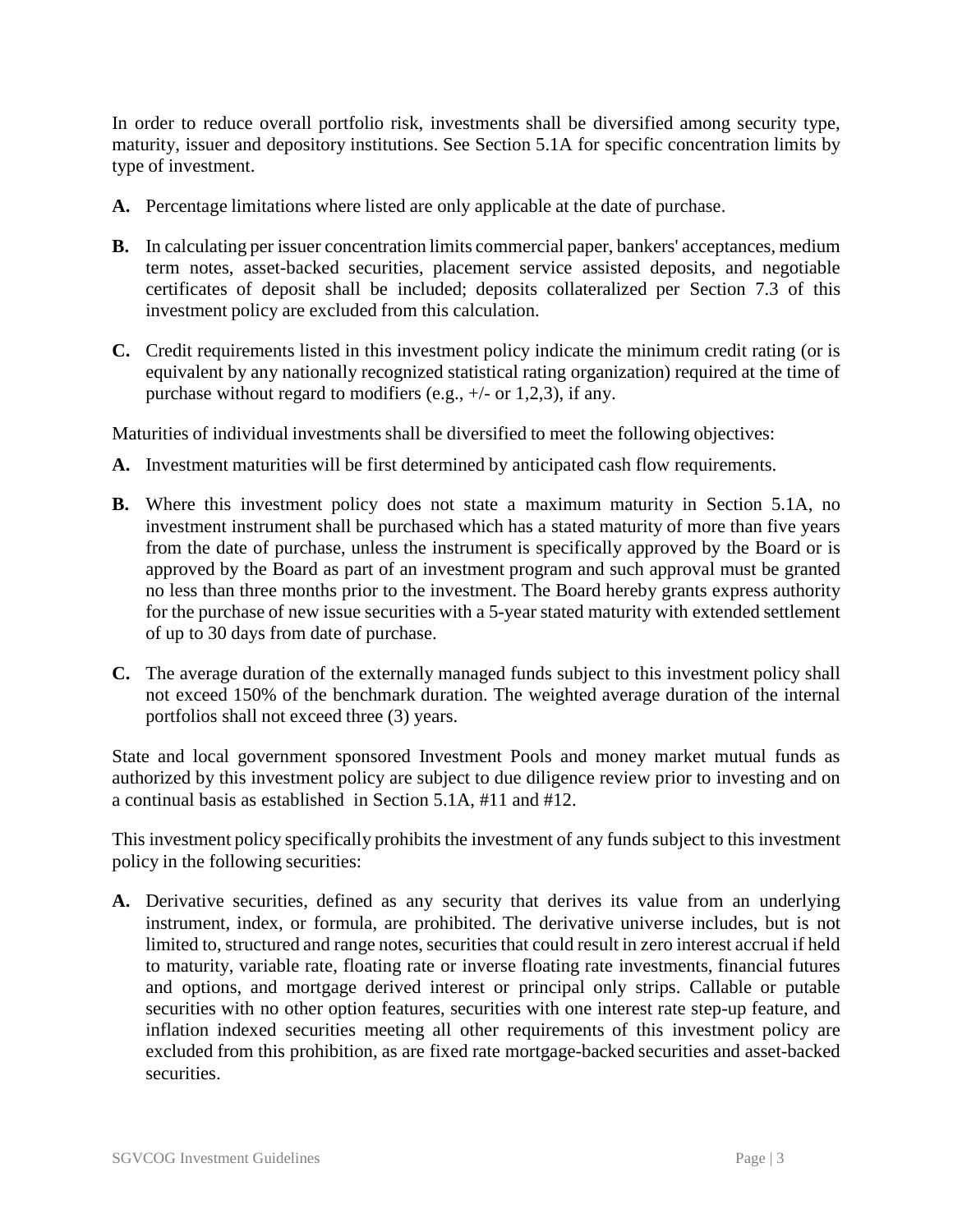**B.** Reverse repurchase agreements and securities lending agreements.

# 6.0 Selection of Depository Institutions, Investment Managers and Broker-Dealers

To minimize the risk to the overall cash and investment portfolio, prudence and due diligence as outlined below shall be exercised with respect to the selection of Financial Institutions in which funds are deposited or invested. The SGVCOG's Financial Advisor (FA) will conduct competitive processes to recommend providers of financial services including commercial banking, investment management, investment measurement and custody services.

- **A.** In selecting Depositories pursuant to Code Sections 53630 (et seq.), the credit worthiness, financial stability, and financial history of the institution, as well as the cost and scope of services and interest rates offered shall be considered. No funds will be deposited in an institution unless that institution has an overall rating of not less than "satisfactory" in its most recent evaluation by the appropriate federal financial supervisory agency. The main depository institutions will be selected on a periodic and timely basis.
- **B.** Deposits which are insured pursuant to federal law by the Federal Deposit Insurance Corporation (FDIC), or the National Credit Union Administration (NCUA) may be excluded from the collateralization requirements of Section 7.3 of this investment policy, at the Finance Director/Treasurer's discretion. A written waiver of securitization shall be executed, provided to the Depository Institution, and kept on file in the Treasury Department.
- **C.** The Finance Director/Treasurer shall seek opportunities to deposit funds with disadvantaged business enterprises, provided that those institutions have met the requirements for safety and reliability and provide terms that are competitive with other institutions.
- **D.** Deposits: The Agency's money shall be deposited in any state or national bank, savings association or federal association, state or federal credit union, or federally insured industrial loan company, as defined in Section 53630 et seq., with the objective of realizing maximum return, consistent with prudent financial management, except that money shall not be deposited in any state or federal credit union if a member of the Board of Directors, or an employee of the directors, or the credit committee or supervisory committee, of the state or deferral credit union. Deposits may be in inactive deposits, active deposits or interest-bearing deposits. The amount of the deposits cannot exceed the amount of the bank's savings and loan's credit unions paid up capital surplus.

The bank or savings and loan must secure the active and inactive deposits with eligible securities having a market value of 110% of the total amount of deposits. State law also allows, as an eligibility security, first trust deeds having a value of 150% of the total amount of the deposits. A third class of collateral is letters of credit drawn on the Federal House Loan Bank (FHLB) of San Francisco having a value of 105% of the total amount of the deposits.

In selecting external investment managers and brokers, past performance, stability, financial strength, reputation, area of expertise, and willingness and ability to provide the highest investment return at the lowest cost within the parameters of this investment policy and the Code shall be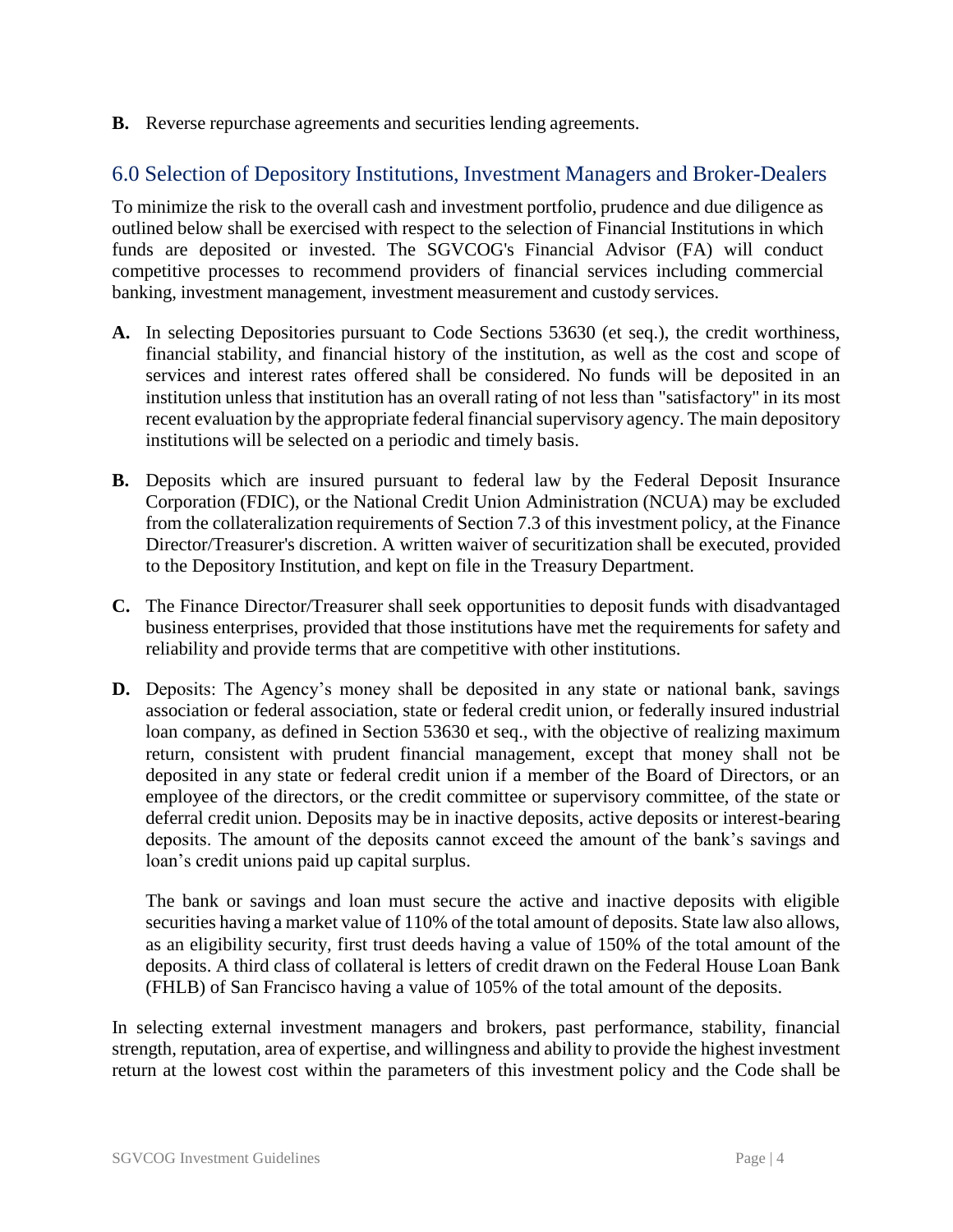considered. External investment managers must be registered with the Securities and Exchange Commission (SEC) under the Investment Advisor Act of 1940.

Pursuant to Code Section 53601.5, the SGVCOG and its investment managers shall only purchase statutorily authorized investments either from the issuer, from a broker-dealer licensed by the state, as defined in Section 25004 of the Corporations Code, from a member of a federally regulated securities exchange, a national or state-chartered bank, a federal or state association (as defined by Section 5102 of the Financial Code), or from a brokerage firm designated as a primary government dealer by the Federal Reserve Bank.

- **A.** Internal investment manager will only purchase or sell securities from broker-dealers that are Primary Dealers in U.S. Government Securities or are a direct affiliate of a Primary Dealer. Internal investment manager will only purchase securities from broker-dealers who have returned a signed Receipt of Investment Policy and completed the Broker-Dealer Questionnaire, and have been approved by the Finance Director/Treasurer (see Appendices B and C). A current copy of the Broker-Dealer's financial statements will be kept on file in the Treasury Department. Should market conditions limit access to inventory, the Finance Director/Treasurer may approve executing transactions through non-Primary Dealers who meet all of the criteria listed below:
	- a. The broker dealer must qualify under Securities Exchange Commission rule 15C3-1 (Uniform Net Capital Rule);
	- b. Must be licensed by the state as a broker/dealer as defined in Section 25004 of the Corporations Code or a member of a federally registered securities exchange (i.e. FINRA, SEC, MSRB);
	- c. Have been in operation for more than five years; and
	- d. Have a minimum annual trading volume of \$100 billion in money market instruments or \$500 billion in U.S. Treasuries and Agencies.
- **B.** In addition to Primary Dealers in U.S. Government Securities and direct affiliates of a Primary Dealer, external investment managers may purchase or sell securities from non-Primary Dealers qualified under U.S. Securities and Exchange Commission Rule 15C3-1, the Uniform Net Capital Rule, and provided that the dealer is a member of the Financial Industry Regulatory Authority. External investment managers shall submit, at least quarterly, a list of the non-Primary Dealers used during the period.
- **C.** External investment managers must certify in writing that they will purchase securities in compliance with this investment policy, SGVCOG Procedures, and applicable State and Federal laws.

Financial institutions and external investment managers conducting investment transactions with or for SGVCOG shall sign a Certification of Understanding. The Certification of Understanding (see Appendix A) states that the entity: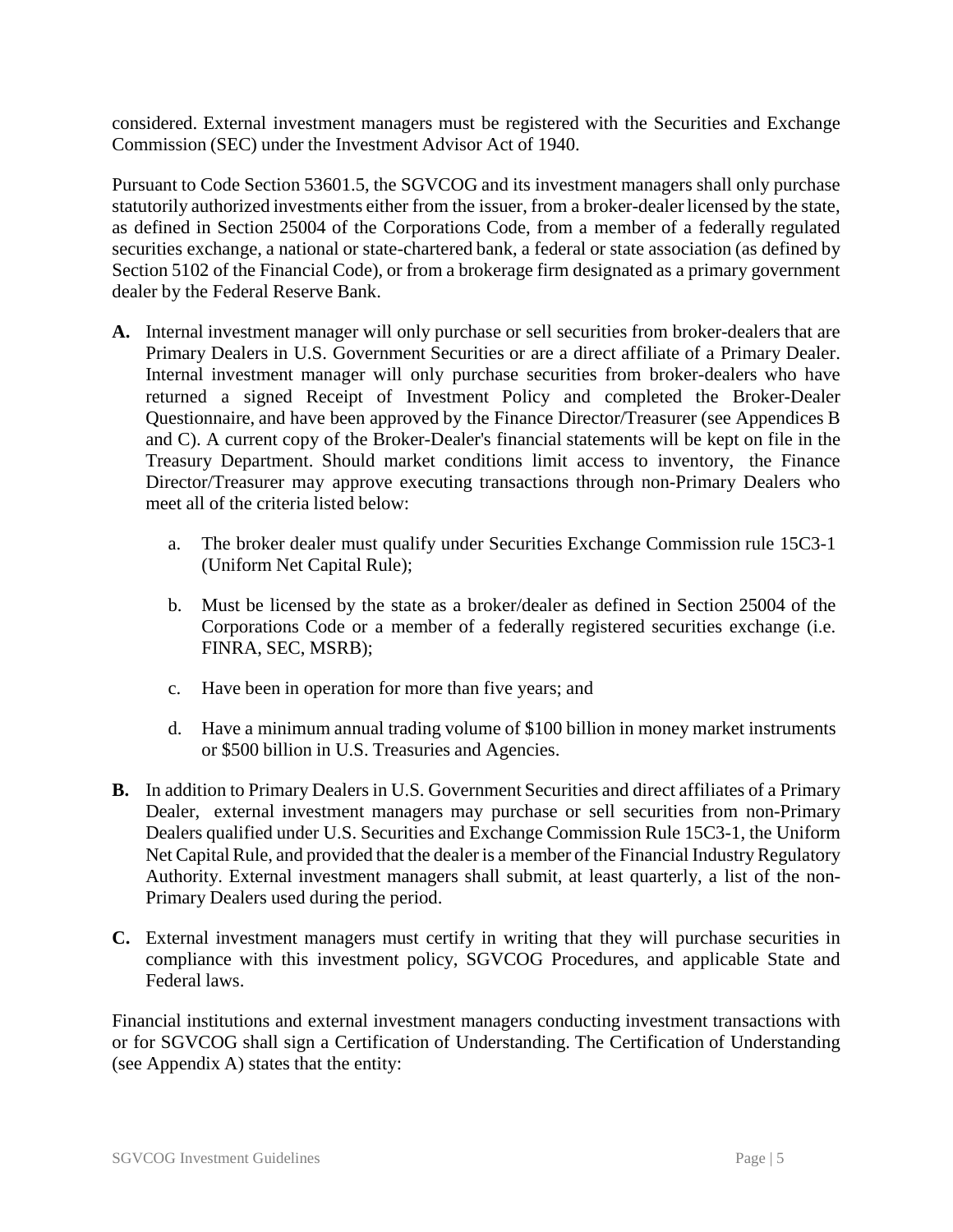- **A.** Has read and is familiar with the Investment Policy and Guidelines as well as applicable Federal and State Law;
- **B.** Meets the requirements as outlined in this investment policy;
- **C.** Agrees to make every reasonable effort to protect the assets from loss;
- **D.** Agrees to notify the SGVCOG in writing of any potential conflicts of interest.

Completed certificationsshall be filed in the Finance Director/Treasurer's Office. Failure to submit a Certification of Understanding shall result in the withdrawal of all funds held by that financial institution, or investment manager and/or the rescission of any and all authority to act as an agent to purchase or invest funds.

All broker-dealers who do business with the SGVCOG's internal investment managers shall sign a Receipt of Investment Policy. The Receipt of Investment Policy (see Appendix B) states that the broker dealer:

- **A.** Has received, read, and understands this investment policy;
- **B.** Has communicated the requirements of this investment policy to all personnel who may select investment opportunities for presentation.

Failure to submit a Receipt of Investment Policy shall preclude the SGVCOG from purchasing or selling securities from such broker-dealer. Completed receipts shall be filed in the Finance Director/Treasurer's Office.

# 7.0 Custody and Safekeeping of Securities and SGVCOG Funds

A Master Repurchase Agreement must be signed with the bank or dealer before any securities and collateral for repurchase agreements shall be purchased and maintained for the benefit of the SGVCOG in the Trust Department or safekeeping department of a bank as established by a written third party safekeeping agreement between the SGVCOG and the bank. Specific collateralization levels are defined in Section 5.1A.

All investment transactions shall be settled "delivery vs. payment", with the exception of deposits, money market mutual fund investments, and Local Agency Investment Fund or other Local Government Investment Pools. Delivery may be physical, via a nationally recognized securities depository such as the Depository Trust Company, or through the Federal Reserve Book Entry system.

Funds deposited shall be secured by a Depository in compliance with the requirements of Code Section 53652. Such collateralization shall be designated and agreed to in writing.

#### 8.0 Reports and Communications

The Finance Director/Treasurer is responsible for ensuring compliance with all applicable Local, State, and Federal laws governing the reporting of investments made with public funds. All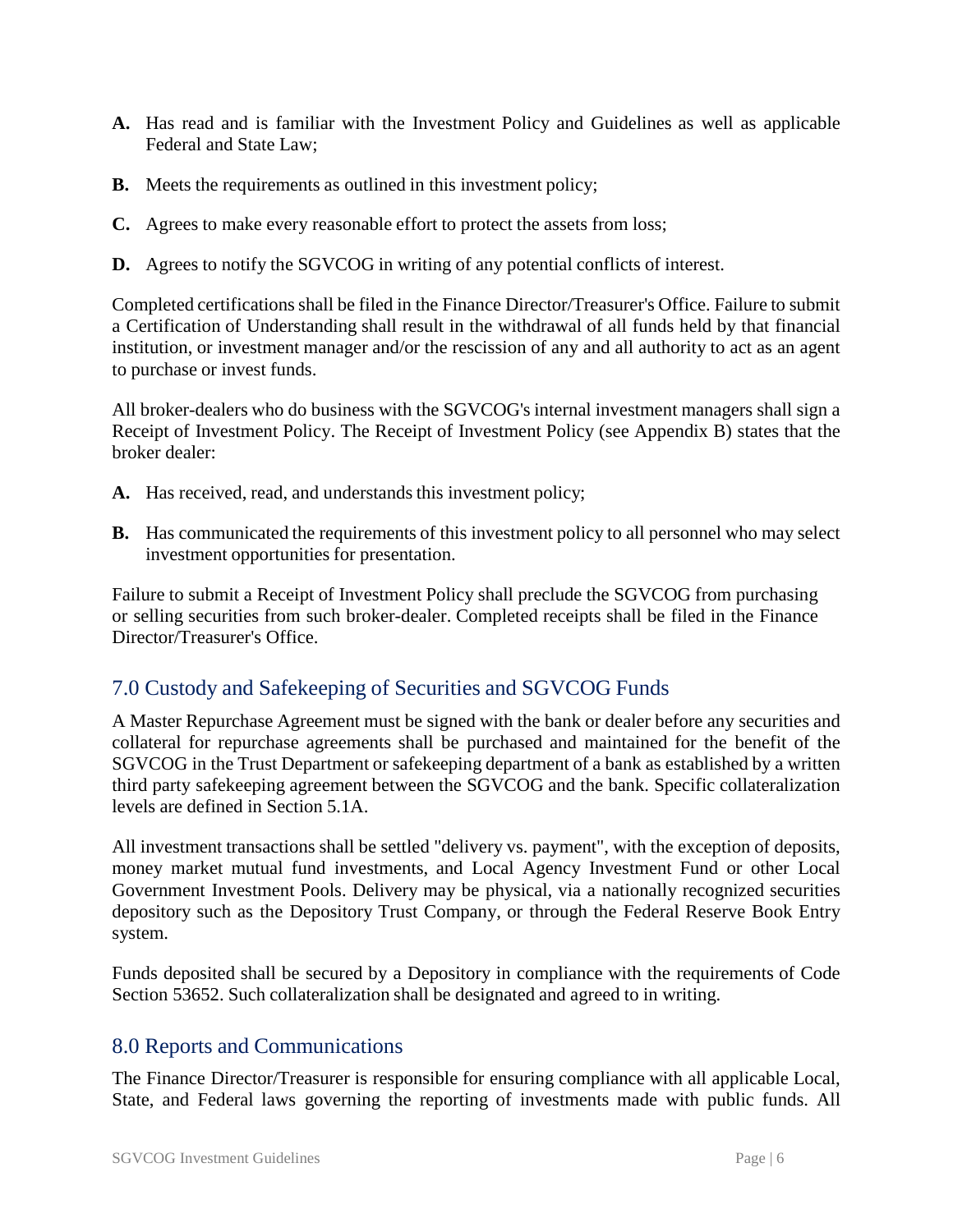investment portfolios will be monitored for compliance. Non-compliance issues will be included in the quarterly Board report as stated in Section 8.3 of this investment policy.

The Finance Director/Treasurer shall annually submit a statement of investment policy to the Board for approval. The existing approved investment policy will remain in effect until the Board approves the recommended statement of investment policy.

The Finance Director/Treasurer shall render a quarterly cash, investment, and transaction report to the CEO and Board, and quarterly to the Internal Auditor within 30 days following the end of the quarter covered by the report. The report shall include a description of SGVCOG's funds, investments, or programs that are under the management of contracted parties, including lending programs. The report shall include as a minimum:

- **A.** Portfolio Holdings by Type of Investment and Issuer
- **B.** Maturity Schedule and Weighted Average Maturity (at market)
- **C.** Weighted Average Yield to Maturity
- **D.** Return on Investments versus Performance Benchmarks on a quarterly basis
- **E.** Par, Book and Market Value of Portfolio for current and prior quarter-end
- **F.** Percentage of the portfolio represented by each investment category
- **G.** Total Interest Earned
- **H.** Total Interest Received
- **I.** A statement of compliance with this investment policy, or notations of non-compliance.
- **J.** At each calendar quarter-end a subsidiary ledger of investments will be submitted with the exception listed in 8.3K.
- **K.** For investments that have been placed in the Local Agency Investment Fund, in Federal Deposit Insurance Corporation-insured accounts in a bank or savings and loan association, in National Credit Union Administration insured accounts in a credit union, in a county investment pool, or in shares of beneficial interest issued by a diversified management company that invest in the securities and obligations as authorized by this investment policy and the Code, the most recent statement received from these institutions may be used in lieu of the information required in 8.3J.
- **L.** At each calendar quarter-end the report shall include a statement of the ability to meet expenditure requirements for the next six months.
- **M.** A quarterly gain or loss report on the sale or disposition of securities in the portfolio.

Internal and external investment managers shall monitor investments and market conditions and report on a regular and timely basis to the Finance Director/Treasurer.

**A.** Internal and external investment managers shall submit monthly reports to the Finance Director/Treasurer, such reports to include all of the information referenced in Section 8.3, items A-J of this investment policy. Portfolios shall be marked-to-market monthly and the comparison between historical cost (or book value) and market value shall be reported as part of this monthly report.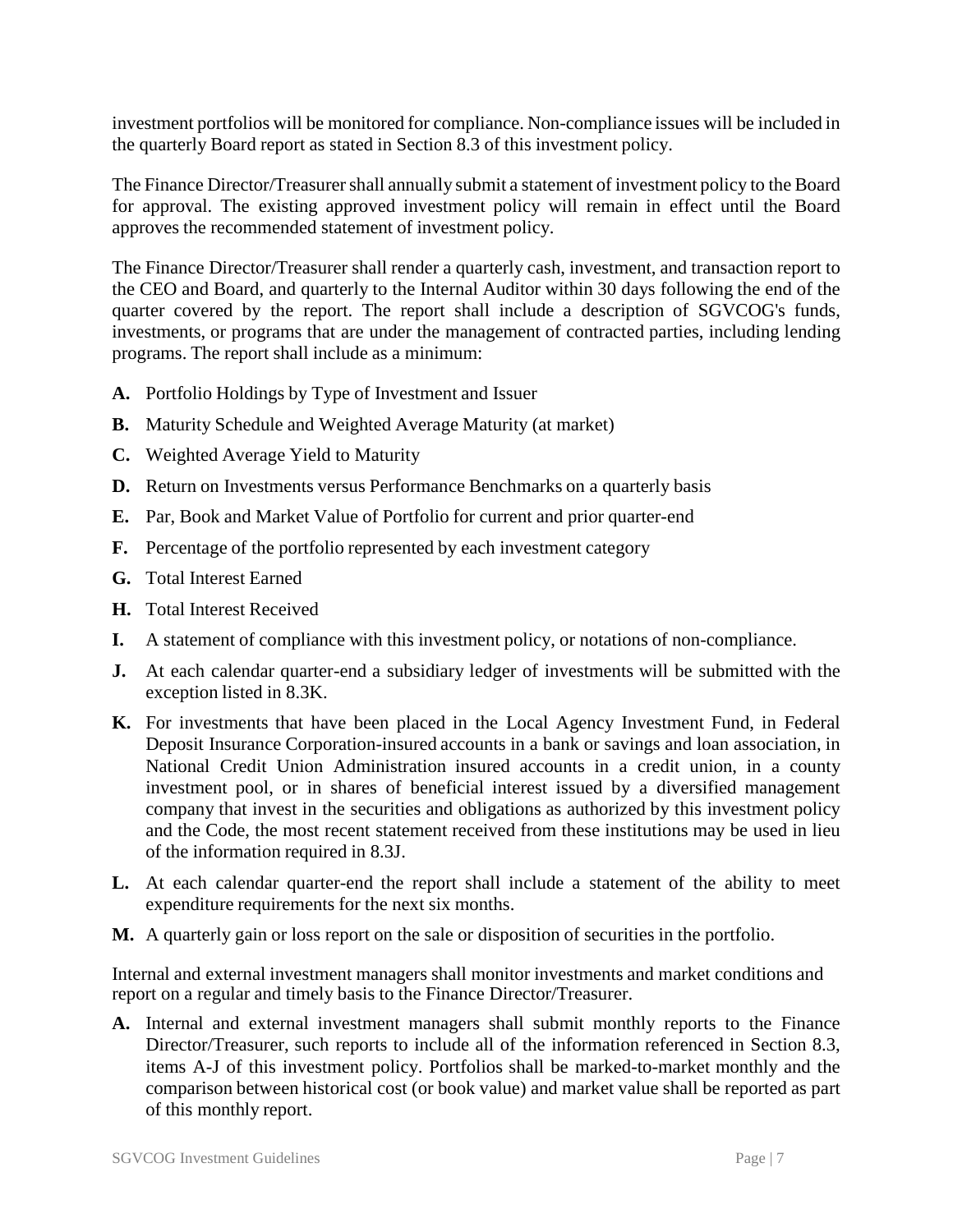- **B.** Internal and external investment managers shall monitor the ratings of all investments in their portfolios on a continuous basis and report all credit downgrades of portfolio securities to the Finance Director/Treasurer in writing within 24 hours of the event. If an existing investment's rating drops below the minimum allowed for new investments made pursuant to this investment policy, the investment manager shall also make a written recommendation to the Finance Director/Treasurer as to whether this security should be held or sold.
- **C.** External and internal investment managers shall immediately inform the Finance Director/Treasurer, or the Executive Director in writing of any major adverse market condition changes and/or major portfolio changes. The Executive Director, and Finance shall immediately inform the Board in writing of any such changes.
- **D.** External investment managers shall notify the SGVCOG internal managers daily of all trades promptly, via fax or via email.
- **E.** Internal investment managers will maintain a file of all trades.

### 9.0 Portfolio Guidelines

Portfolio Guidelines are the operating procedures used to implement this investment policy approved by the Board. The Finance Director/Treasurer may impose additional requirements or constraints within the parameters set by this investment policy.

## 10.0 Internal Control

The Finance Director/Treasurer shall establish a system of internal controls designed to prevent losses of public funds arising from fraud, employee or third party error, misrepresentation of third parties, unanticipated changes in financial markets, or imprudent actions by employees or agents. Such internal controls shall be approved by the Executive Director and shall include authorizations and procedures for investment transactions, custody/safekeeping transactions, opening and dosing accounts, wire transfers, and clearly delineate reporting responsibilities.

- **A.** SGVCOG officials with signature authority shall be bonded to protect against possible embezzlement and malfeasance, or at the option of the governing board self-insured.
- **B.** Electronic transfer of funds shall be executed upon the authorization of two official signatories.
- **C.** Transaction authority shall be separated from accounting and record keeping responsibilities.
- **D.** All investment accounts shall be reconciled monthly with custodian reports and broker confirmations by a party that is independent of the investment management function. Discrepancies shall be brought to the attention of the investment manager, the Finance Director/Treasurer and if not resolved promptly, to the Executive Director.
- **E.** The Finance Director/Treasurer shall establish an annual process of independent review by an external auditor. This review will provide independent confirmation of compliance with policies and procedures.
- **F.** The Finance Director/Treasurer is responsible for the preparation of the cash flow model. The cash flow model shall be updated monthly based upon the actual and projected cash flow.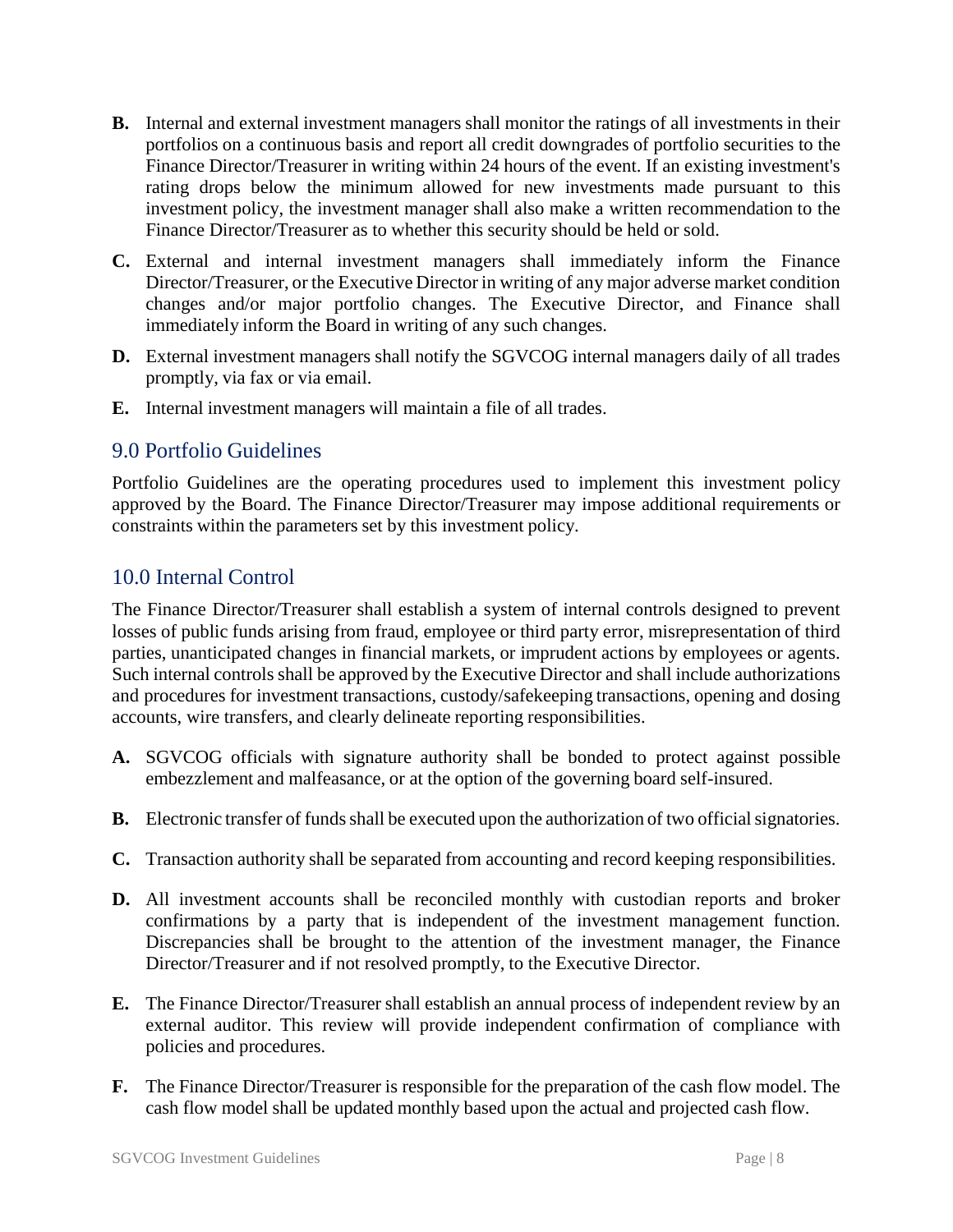- **G.** Annually, the Finance Director/Treasurer shall notify the external investment managers of the cash flow requirements for the next twelve months. The Finance Director/Treasurer shall monitor actual to maximum maturities within the parameters of this investment policy.
- **H.** The Finance Director/Treasurer shall annually submit the Financial Institutions Resolution to the Board for approval. The existing resolution will remain in effect until the Board approves the recommended resolution.

#### 11.0 Purchasing Guidelines

Investment managers shall purchase and sell securities at the price and execution that is most beneficial to the SGVCOG. The liquidity requirements shall be analyzed and an interest rate analysis shall be conducted to determine the optimal investment maturities prior to requesting bids or offers. Investments shall be purchased and sold through a competitive bid/offer process. Bids/offers for securities of comparable maturity, credit and liquidity shall be received from at least three financial institutions, if possible.

Such competitive bids/offers shall be documented on the investment managers' trade documentation. Supporting documentation from the Wall Street Journal, Bloomberg or other financial information system shall be filed with the trade documentation as evidence of general market prices when the purchase or sale was effected.

### 12.0 Benchmarks

Internal and external investment managers' performance shall be evaluated against the following agreed upon benchmarks. If the investment manager does not meet its benchmark over a market cycle (3 to 5 years), the Finance Director/Treasurer shall determine and set forth in writing reasons why it is in the best interests of the SGVCOG to replace or retain the investment manager.

Portfolio Investment Benchmarks Intermediate Duration Portfolios Bank of America/Merrill Lynch AAA-A 1-5 year Government & Corporate Index (BV10) Short Duration Portfolios Three month Treasury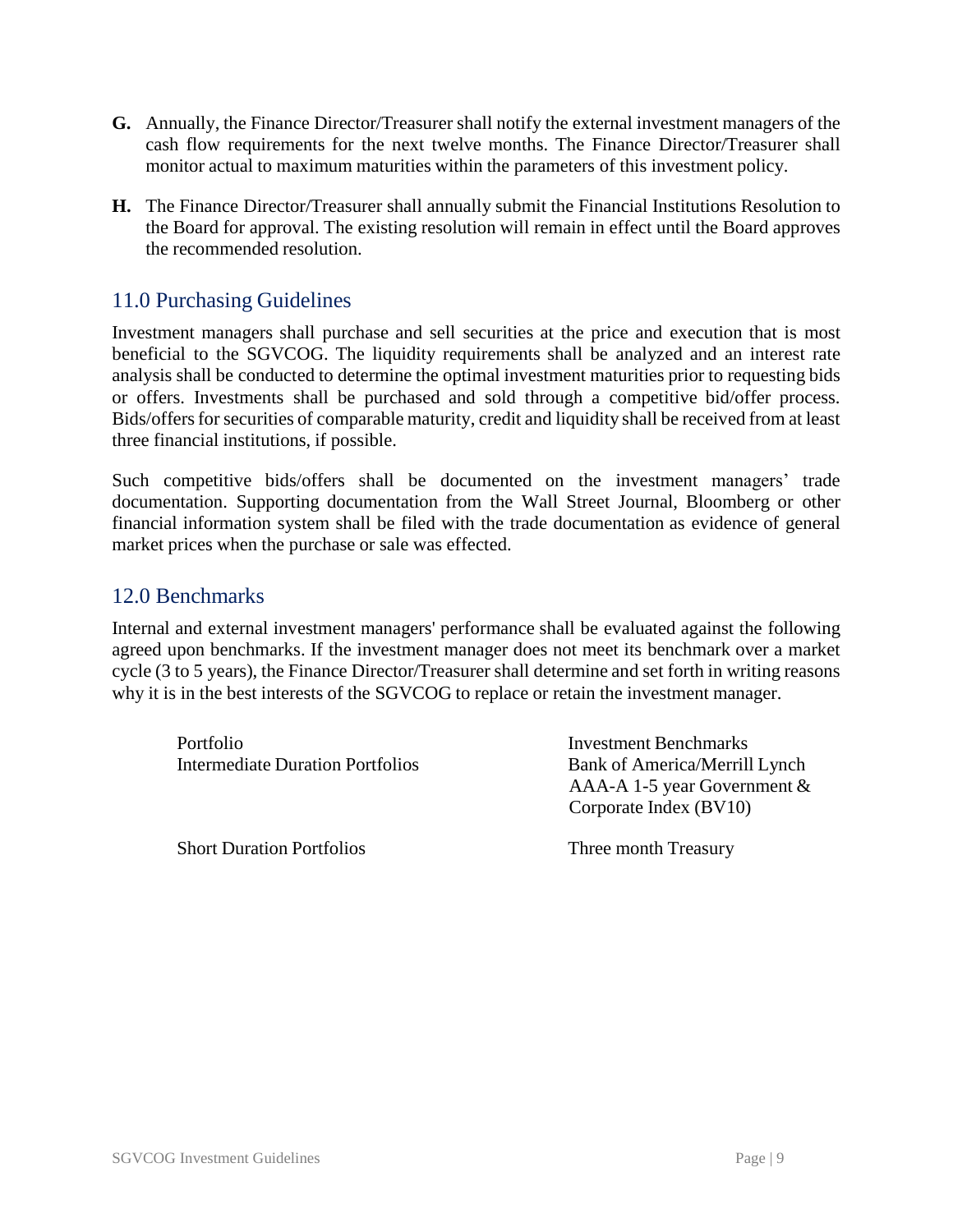### **San Gabriel Council of Governments Statement of Investment Policy** <sup>a</sup>

| <b>Investment Type</b>                                                                                                                                                                                                                                                                                        | <b>Maximum</b><br><b>Maturity</b> | <b>Maximum Allowable</b><br>Percentage of<br>Portfolio* | <b>Minimum Quality and Other Requirements</b>                                                                                                                               |
|---------------------------------------------------------------------------------------------------------------------------------------------------------------------------------------------------------------------------------------------------------------------------------------------------------------|-----------------------------------|---------------------------------------------------------|-----------------------------------------------------------------------------------------------------------------------------------------------------------------------------|
| U.S. Treasury notes, bonds,<br>bills<br><b>or</b><br>certificates of indebtedness or those for which<br>the full faith and credit of the United States<br>are pledged for payment of principal and<br>interest                                                                                                | $5$ years $b$                     | 100%                                                    | None                                                                                                                                                                        |
| Registered state warrants or treasury notes or<br>bonds of the other 49 states in addition to<br>California.                                                                                                                                                                                                  | $5$ years $b$                     | 25%                                                     | Such obligations must be rated<br>"A1" or better short term; or "AA"<br>or better long term, by nationally<br>recognized<br>statistical<br>rating<br>organization           |
| Bonds, notes, warrants, or other evidences of<br>indebtedness of any local agency within the<br><b>State of California</b>                                                                                                                                                                                    | $5$ years $b$                     | 25%                                                     | Such obligations must be rated<br>"A1" or better short term; or "AA"<br>or better long term, by a nationally<br>recognized<br>statistical<br>rating<br>organization         |
| Federal Agency or United States government-<br>sponsored<br>enterprise<br>obligations,<br>participations, or other instruments, including<br>those issued by or fully guaranteed as to<br>principal and interest by federal agencies or<br>United<br><b>States</b><br>government<br>-sponsored<br>enterprises | $5$ years $b$                     | $50\%$ <sup>d</sup>                                     | See Footnote d                                                                                                                                                              |
| Bills of exchanges or time drafts drawn on and<br>accepted by a commercial bank, otherwise<br>known as bankers' acceptances                                                                                                                                                                                   | 180 days                          | $40\%$ c                                                | The issuer's short-term debt must<br>have the highest letter<br>and<br>numerical rating as provided for<br>by a nationally<br>recognized<br>statistical rating organization |
| Commercial paper or "prime" quality of the<br>highest ranking or of the highest letter and<br>numerical rating as provided for by a<br>recognized statistical rating<br>nationally<br>organization                                                                                                            | 270 days                          | $25\%$ c                                                | See Footnote e                                                                                                                                                              |

#### **Section 5.1A**

\* Percentage of portfolio authorized based on market value.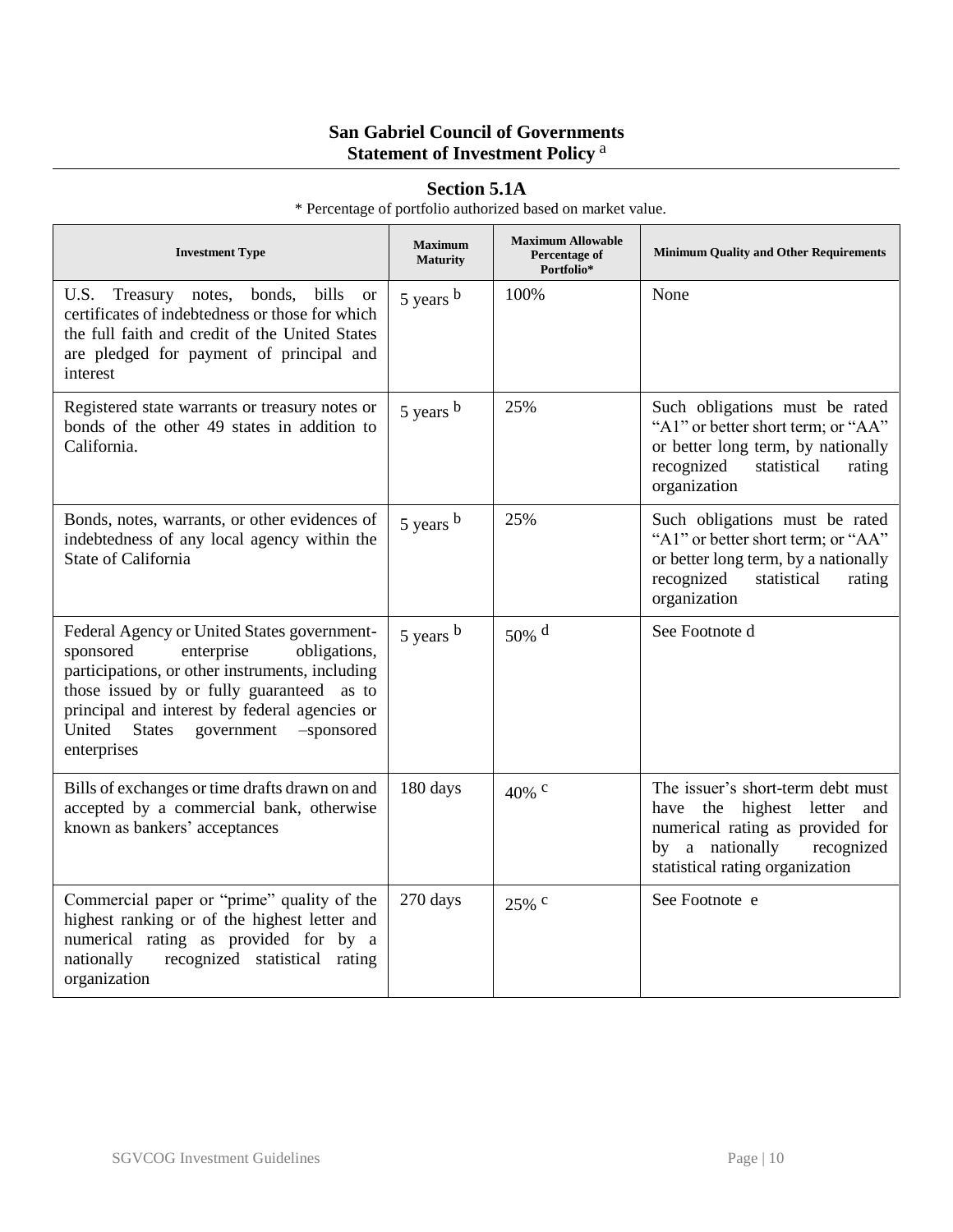| Negotiable certificates of deposits issued by a<br>nationally or state-chartered bank or a state or<br>federal savings and loan association, a state<br>or federal credit union, or by a state licensed<br>branch of a foreign bank, or a federally<br>licensed branch of a foreign bank. | 5 years b                | $30\%$ c                                                  | See Footnote f                                                                                                                                                                                       |
|-------------------------------------------------------------------------------------------------------------------------------------------------------------------------------------------------------------------------------------------------------------------------------------------|--------------------------|-----------------------------------------------------------|------------------------------------------------------------------------------------------------------------------------------------------------------------------------------------------------------|
| <b>Placement Service Assisted Deposits</b>                                                                                                                                                                                                                                                | 5 years b                | $30\%$ c                                                  | See Footnote g                                                                                                                                                                                       |
| Investments in repurchase agreements                                                                                                                                                                                                                                                      | 90 days                  | 20%                                                       | Limited to no more than 90 days.<br>See Footnote h                                                                                                                                                   |
| Medium-term notes issued by corporations<br>organized and operating within the United<br>States, or by depository institutions licensed<br>by the United States or any state and operating<br>within the United States                                                                    | 5 years b                | $30\%$ c                                                  | Must be rated "A" or better by a<br>nationally recognized statistical<br>rating organization. If rated by<br>more than one rating agency, both<br>ratings must meet the minimum<br>credit standards. |
| Shares of beneficial interest issued by<br>diversified management companies that are<br>money market funds registered with the<br>Securities and Exchange Commission, as<br>authorized by Code Section 53601                                                                              | <b>Not</b><br>applicable | $20\%$ c                                                  | See Footnote i                                                                                                                                                                                       |
| State of California Local Agency Investment<br>fund (LAIF) Code Section 16429.1 through<br><sub>or</sub><br>other Local Government<br>16429.4<br>Investment Pool (LGIP) established by public<br>California entities pursuant to Section 53684                                            | <b>Not</b><br>applicable | Set by LAIF and<br><b>LGIP</b>                            | See Footnote j                                                                                                                                                                                       |
| <b>Asset-backed Securities</b>                                                                                                                                                                                                                                                            | $5$ years $b$            | 15%<br>combined<br>with<br>mortgage-<br>backed securities | See Footnote k                                                                                                                                                                                       |
| Mortgage-backed Securities                                                                                                                                                                                                                                                                | $5$ years $b$            | 15% combined<br>with asset-<br>backed securities          | See Footnote 1                                                                                                                                                                                       |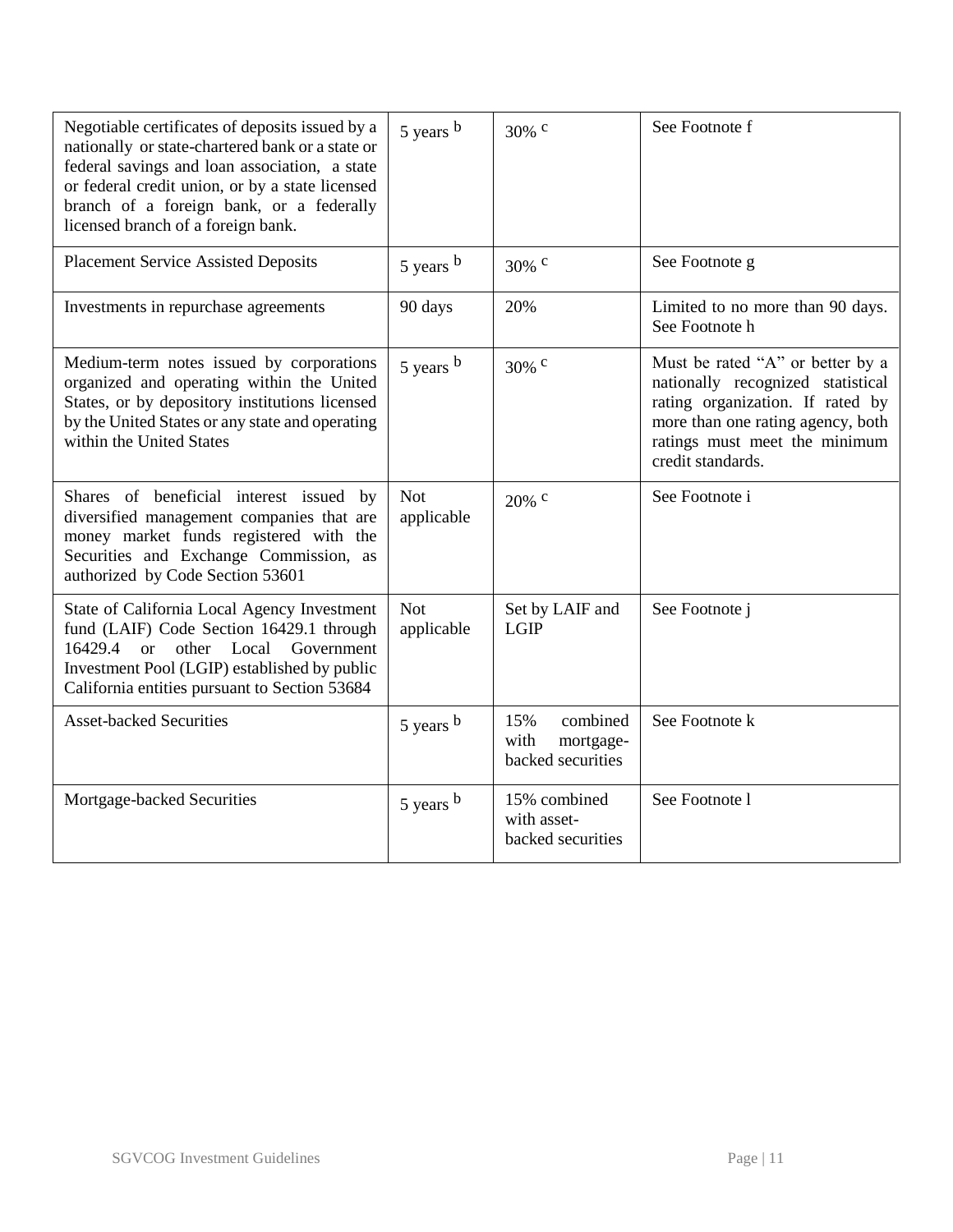# **San Gabriel Council of Governments Statement of Investment Policy** <sup>a</sup>

|             | <b>Footnotes for Section 5.1A</b>                                                                                                                                                                                                                                                                                                                                                                                                                                                                                                                                                                                                                                                                                                                                                                                                                                                                                                                                                 |
|-------------|-----------------------------------------------------------------------------------------------------------------------------------------------------------------------------------------------------------------------------------------------------------------------------------------------------------------------------------------------------------------------------------------------------------------------------------------------------------------------------------------------------------------------------------------------------------------------------------------------------------------------------------------------------------------------------------------------------------------------------------------------------------------------------------------------------------------------------------------------------------------------------------------------------------------------------------------------------------------------------------|
| a           | Sources: California Government Code Sections 16429.1, 53601, 53601.8, 53635 and 53638                                                                                                                                                                                                                                                                                                                                                                                                                                                                                                                                                                                                                                                                                                                                                                                                                                                                                             |
| $\mathbf b$ | Maximum maturity of five (5) years unless a longer maturity is approved by Board of Directors, either<br>specifically or as part of an investment program, at least three (3) months prior to the purchase. New issue<br>securities with a stated 5 year maturity can be purchased in the primary market with extended settlements of up<br>to 30 days from the date of purchase.                                                                                                                                                                                                                                                                                                                                                                                                                                                                                                                                                                                                 |
| $\mathbf c$ | Limited to no more than 10% of the portfolio in any one issue (i.e. bankers' acceptances, commercial paper,<br>negotiable certificates of deposit, medium-term notes, and money market funds).                                                                                                                                                                                                                                                                                                                                                                                                                                                                                                                                                                                                                                                                                                                                                                                    |
| $\mathbf d$ | No more than 15% of portfolio in any one Federal Agency or government-sponsored issue                                                                                                                                                                                                                                                                                                                                                                                                                                                                                                                                                                                                                                                                                                                                                                                                                                                                                             |
| e           | Eligible paper is further limited to 10% of the outstanding paper of an issuing corporation, the issuing<br>corporation must be organized and operating within the United States and having total assets in excess of<br>\$500,000,000 and have an "A" or higher rating for the issuer's debentures, other than commercial paper, if any,<br>as provided for by a nationally recognized statistical rating organization. Issuing corporations that are organized<br>and operating within the United States and have total assets in excess of \$500 million dollars and having an<br>"A" or higher rating for the issuer's debentures, other than commercial paper, if any, as provided by a nationally<br>recognized statistical rating organization.                                                                                                                                                                                                                            |
| $\mathbf f$ | The legislative body of the local agency, the Finance Director/Treasurer or other official of the local agency<br>having custody of the money are prohibited from investing in negotiable certificates of deposit of a state or<br>federal credit union if a member of the legislative body or any other specified city officer or employee also<br>serves on the board of directors or certain committees of that credit union.                                                                                                                                                                                                                                                                                                                                                                                                                                                                                                                                                  |
| g           | Investments in placement services assisted deposits is authorized under Sections 53601.8, 53635.8, and 53601<br>(i) of the California Government Code.                                                                                                                                                                                                                                                                                                                                                                                                                                                                                                                                                                                                                                                                                                                                                                                                                            |
| $\mathbf h$ | Repurchase agreements shall be executed through Primary Broker-Dealers. The repurchase agreement must<br>be covered by a master repurchase agreement. Repurchase agreements shall be collateralized at all times.<br>Collateral shall be limited to obligations of the United States and Federal Agencies with an initial margin of at<br>least 102% of the value of the investment, and shall be in compliance if brought back up to 102% no later than<br>the next business day. Collateral shall be delivered to a third party custodian in all cases. Collateral for term<br>repurchase agreements shall be valued daily by the SGVCOG's investment manager (for internal funds) or<br>external investment manager. Investments in repurchase agreements shall be in compliance if the value of the<br>underlying securities is brought back up to 102% no later than the next business day. The SGVCOG shall<br>obtain a first lien and security interest in all collateral. |
| i           | Companies must have either 1) the highest ranking or the highest letter and numerical rating provided by not less<br>than two of the nationally recognized statistical rating organizations, or (2) retained an investment advisor<br>registered or exempt with the Securities and-Exchange Commission, with no less than five years experience<br>investing in the securities and obligations authorized by California Government Code \$53601 a-k inclusive and<br>m-o inclusive and with assets under management in excess of five hundred million dollars (\$500,000,000). The<br>purchase price may not include any commissions charged by these companies.                                                                                                                                                                                                                                                                                                                  |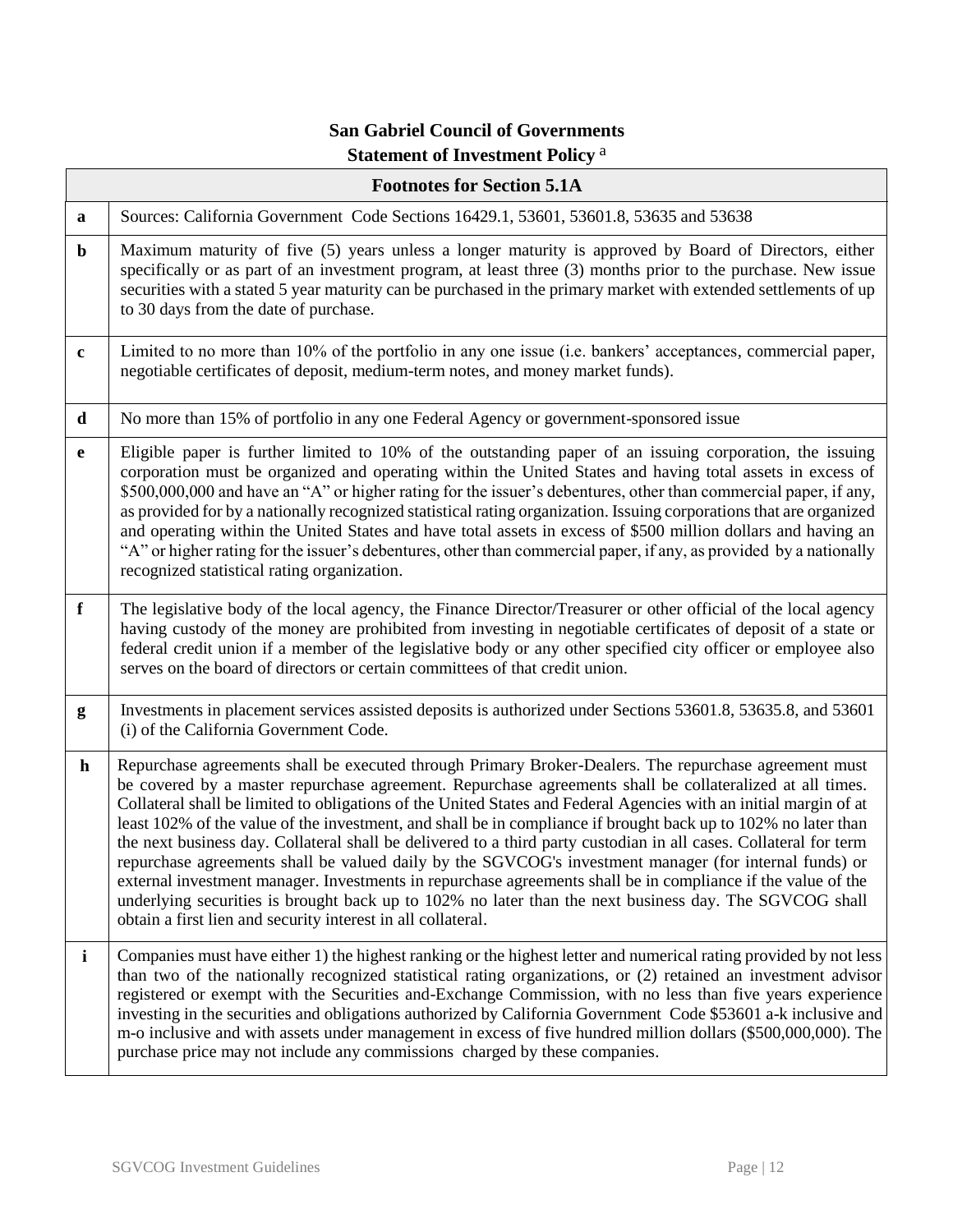- **j** Maximum investment per individual pool limited to the amount for LAIF as set by the State Finance Director/Treasurer's Office. Limit does not include funds required by law, ordinance, or statute to be invested in pool. Each pool must be evaluated and approved by the Finance Director/Treasurer, as to credit worthiness, security, and conformity to state and local laws. An evaluation should cover, but is not limited to establishing, a description of who may invest in the program, how often, what size deposit and withdrawal; the pool's eligible investment securities, obtaining a written statement of investment policy and objectives, a description of interest calculations and how it is distributed; how gains and losses are treated; a description of how the securities are safeguarded and how often the securities are priced and the program audited. A schedule for receiving statements and portfolio listings. A fee schedule, when and how fees are assessed.
- **k** Limited to senior class securities with stated maturities of no more than 5 years. Further limited to securities rated in a rating category of "AAA", and issued by an issuer having an "A" or higher rating for the issuer's debt as provided for by a nationally recognized statistical rating organization. Further limited to fixed rate, publicly offered, generic credit card, automobile receivables, and equipment receivables only. Deal size must be at least \$250 million, and tranche size must be at least \$25 million
- **l** Pass-Through securities: Limited to Government Agency or Government Sponsored issuers, fixed rate, stated maturity no more than 5 years. CMOS: Limited to Government Agency or Government Sponsored Issuers "AAA" rated by a nationally recognized statistical rating organization. Planned Amortization Classes (PAC) only. The following are prohibited: ARMS, floaters, interest or principal (IOs, POs), Targeted Amortization Classes, companion, subordinated, collateral classes, or zero accrual structures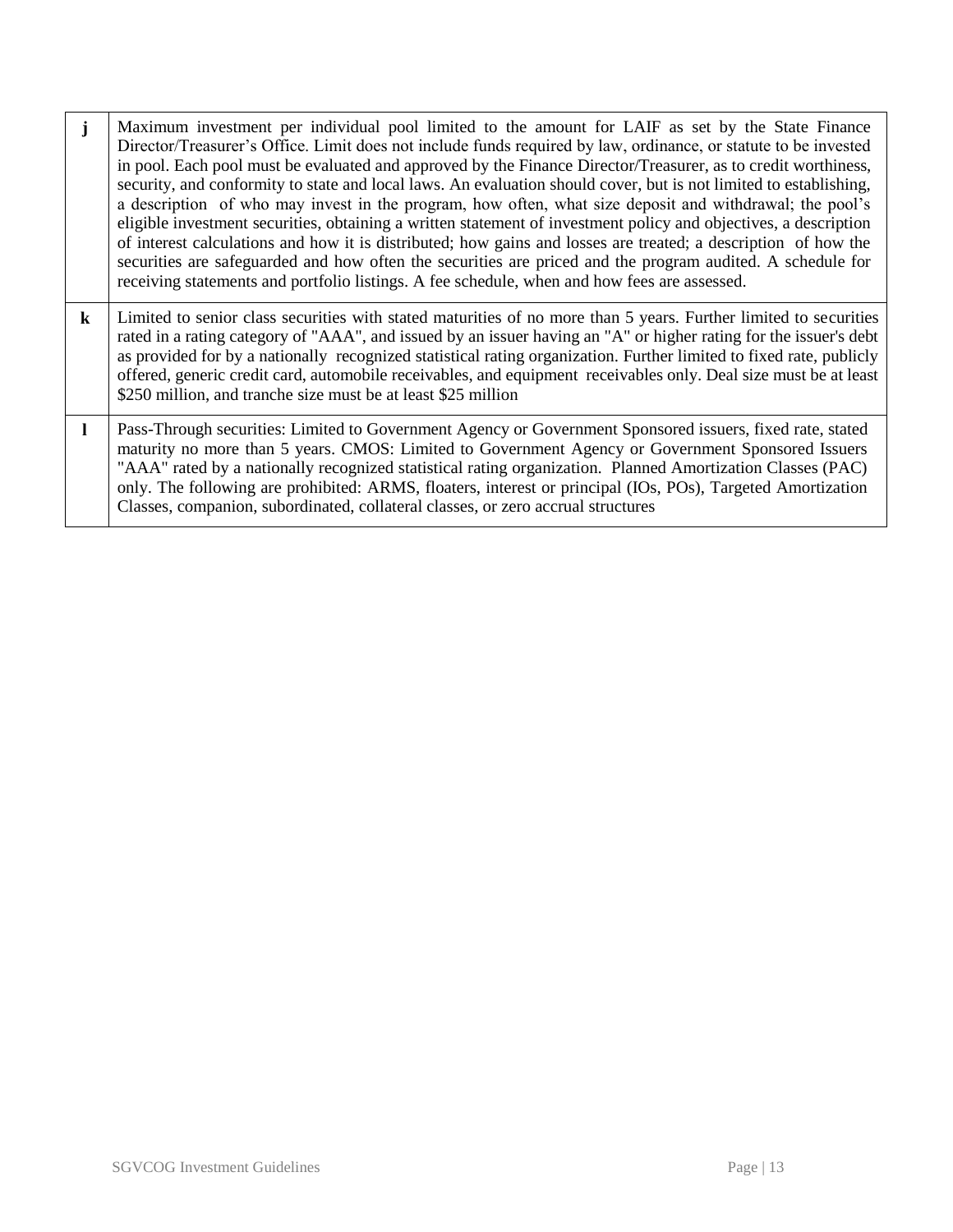### **APPENDIX A**

#### **SAN GABRIEL COUNCIL OF GOVERNMENTS CERTIFICATIONOFUNDERSTANDING**

The San Gabriel Council of Governments (SGVCOG) Investment Policy as approved by the Board of Directors requires that all Financial Institutions and Investment Managers' conducting investment transactions with or for SGVCOG sign a Certification of Understanding acknowledging that:

- 1. You have read and are familiar with the SGVCOG's Investment Policy as well as applicable Federal and State laws.
- 2. You meet the requirements as outlined in Investment Policy.
- 3. You agree to make every reasonable effort to protect the assets from loss.
- 4. You agree to notify the SGVCOG in writing of any potential conflicts of interest.
- 5. You agree to notify the SGVCOG in writing of any changes in personnel with decisionmaking authority over funds within 24 hours of such event.

Failure to submit a Certification of Understanding shall result in the withdrawal of all funds held by the financial institution or investment manager and the immediate revocation of any rights to act as an agent of the SGVCOG for the purchase of securities or investment of funds on behalf of SGVCOG.

The Board of Directors is committed to the goals of the Community Reinvestment Act (CRA). As part of the certification process for depository institutions, it is requested that you remit evidence of your most recent CRA rating.

| Sign | Date |
|------|------|
|      |      |

Name and Title

After reading and signing this Certification of Understanding, please return with any supporting documentation to:

SGVCOG Attention: Finance Director 4900 Rivergrade Road, Ste. A120 Irwindale, CA 91706

|            |                                          | <b>FOR SGVCOG USE ONLY</b> |       |  |
|------------|------------------------------------------|----------------------------|-------|--|
| Approved:  |                                          | Disapproved:               | Date: |  |
| Signature: |                                          |                            |       |  |
|            | <b>SGVCOG Finance Director/Treasurer</b> |                            |       |  |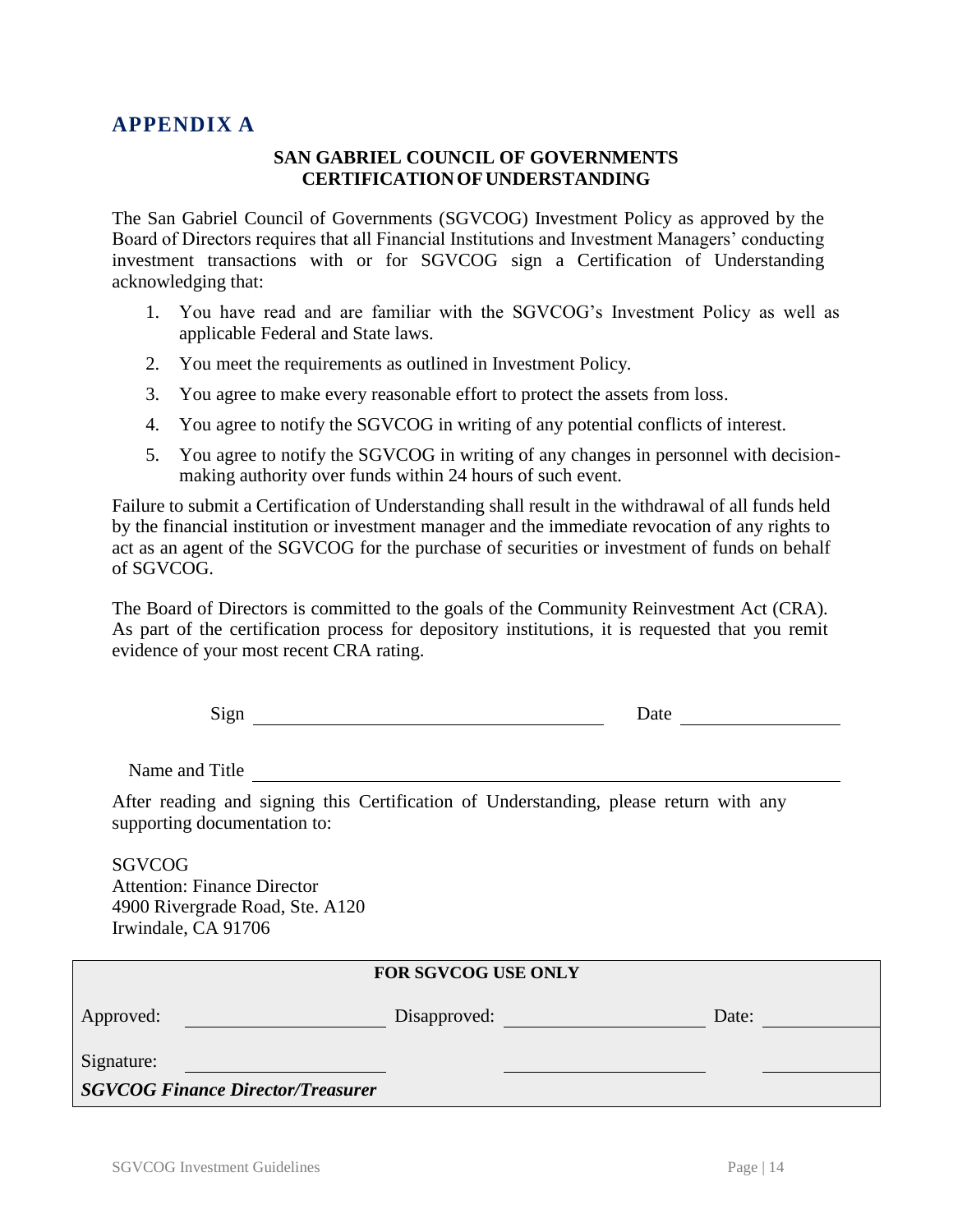#### **APPENDIX B**

#### **SAN GABRIEL COUNCIL OF GOVERNMENTS BROKER-DEALER RECEIPT OF INVESTMENT POLICY**

We are in receipt of the San Gabriel Council of Governments' (SGVCOG) Investment Policy.

We have read the policy and understand the provisions and guidelines of the policy. All salespersons covering SGVCOG's account will be made aware of this policy and will be directed to consider its provisions and constraints in selecting investment opportunities to present to SGVCOG.

|                                                                                                               |                                                                                       | Date                                                                                                                  |
|---------------------------------------------------------------------------------------------------------------|---------------------------------------------------------------------------------------|-----------------------------------------------------------------------------------------------------------------------|
|                                                                                                               | Name and Title                                                                        |                                                                                                                       |
|                                                                                                               | Firm Name                                                                             |                                                                                                                       |
|                                                                                                               |                                                                                       |                                                                                                                       |
|                                                                                                               | Name and Title                                                                        |                                                                                                                       |
|                                                                                                               | Firm Name                                                                             |                                                                                                                       |
| supporting documentation to:                                                                                  | After reading and signing this Certification of Understanding, please return with any |                                                                                                                       |
| <b>SGVCOG</b><br><b>Attention: Finance Director</b><br>4900 Rivergrade Road, Ste. A120<br>Irwindale, CA 91706 |                                                                                       |                                                                                                                       |
| <u> 1989 - Johann Stein, fransk politik (f. 1989)</u>                                                         | FOR SGVCOG USE ONLY                                                                   |                                                                                                                       |
| Approved:                                                                                                     | Disapproved: Disapproved: Date: Date:                                                 |                                                                                                                       |
| Signature:<br><u> 1990 - Johann Barbara, martin d</u><br><b>SGVCOG Finance Director/Treasurer</b>             |                                                                                       | <u> 1989 - Johann Harry Harry Harry Harry Harry Harry Harry Harry Harry Harry Harry Harry Harry Harry Harry Harry</u> |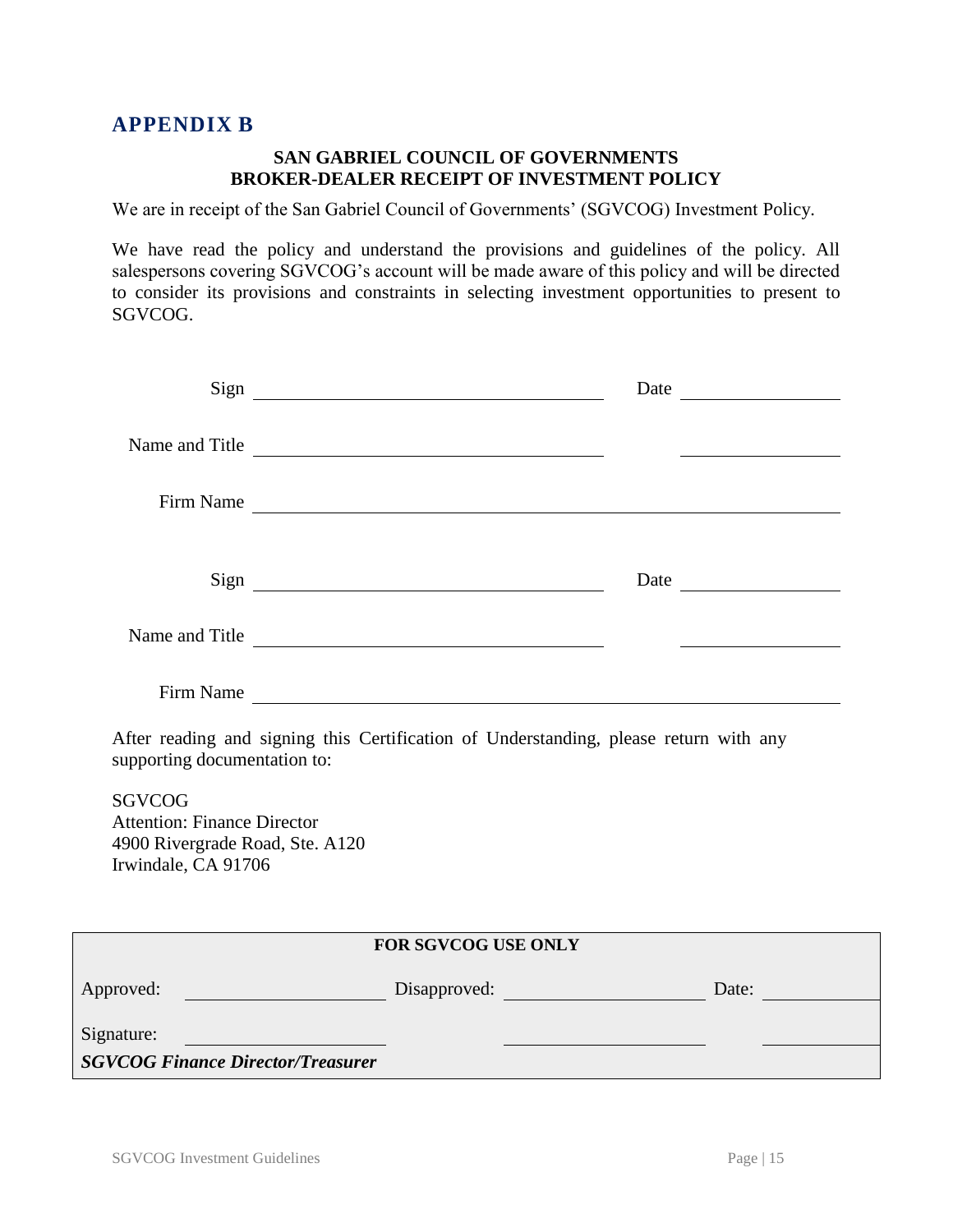# **APPENDIX C**

#### **SAN GABRIEL COUNCIL OF GOVERNMENTS BROKER/DEALER QUESTIONNAIRE**

| 1. Name of Firm           |                                                                                           |                                                                                    |
|---------------------------|-------------------------------------------------------------------------------------------|------------------------------------------------------------------------------------|
| 2. Address                | Local                                                                                     |                                                                                    |
|                           | Headquarters                                                                              |                                                                                    |
| 3. Telephone              | $($ )                                                                                     |                                                                                    |
|                           | Local                                                                                     | <b>Headquarters</b>                                                                |
| 4. Primary Representative |                                                                                           | Manager/Partner in Charge                                                          |
| Name                      |                                                                                           | Name                                                                               |
| Title                     |                                                                                           | Title                                                                              |
| Telephone No.             |                                                                                           | Telephone No.                                                                      |
|                           | No. of Yrs. In Institutional Sales                                                        | No. of Yrs. In Institutional Sales                                                 |
| No. of Yrs. With Firm     |                                                                                           | No. of Yrs. With Firm                                                              |
| 1 YES<br>$\mathbf{I}$     | 5. Are you a Primary Deal in U.S. Government Securities?<br>1 <sub>NO</sub><br>$\sqrt{ }$ |                                                                                    |
| YES<br>ſ                  | Securities? Provide proof of certification.<br>1 <sub>N</sub><br>ſ                        | If NO, is the parent company or its subsidiary a Primary Dealer in U.S. Government |
|                           | Please explain your Firm's relationship to the Primary Dealer:                            |                                                                                    |
|                           |                                                                                           |                                                                                    |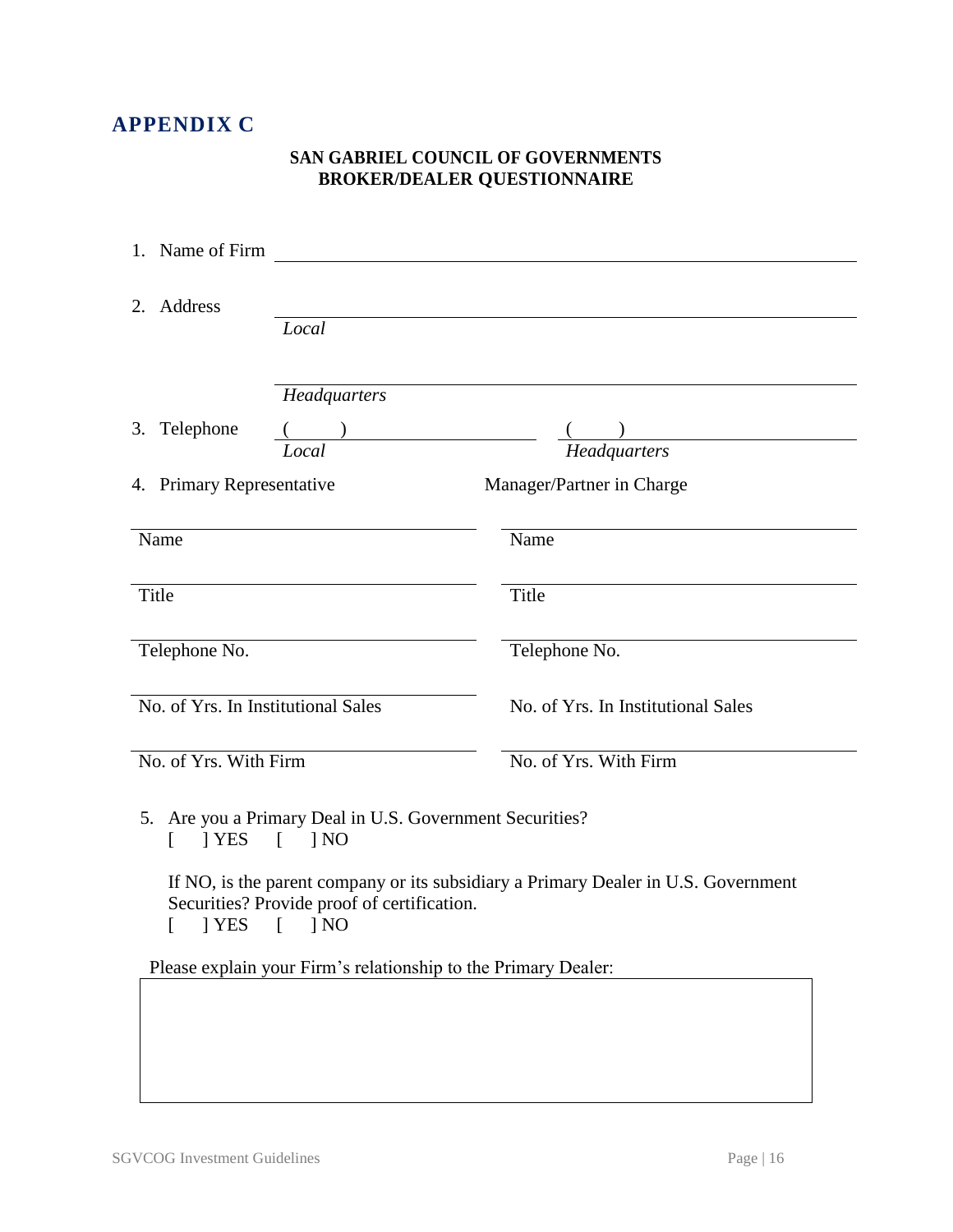Please provide proof certification from the National Association of Securities Dealer.

| $[$ $]$ YES $[$ $]$ NO                                                                              | 6. Are you a Broker instead of Dealer, i.e., you <b>DO NOT</b> own positions of Securities? |  |
|-----------------------------------------------------------------------------------------------------|---------------------------------------------------------------------------------------------|--|
| 7. What is the net capitalization of your Firm? _________________________________                   |                                                                                             |  |
| What is the date of your Firm's fiscal year-end? ________________________________<br>8.             |                                                                                             |  |
| 9. Is your Firm owned by a Holding Company? If so, what is the name and its net                     |                                                                                             |  |
|                                                                                                     | 10. Please provide your WIRING and DELIVERY Instructions _______________________            |  |
| 11. Which of the following instruments are offered regularly by your local desk?<br>$\mathbf{L}$    | ] T-Bills [ ] Treasury Notes/Bonds [ ] Discount Notes [ ] NCD's                             |  |
|                                                                                                     | ] BA's (Domestic) [ ] BA's (Foreign) [ ] Commercial Paper                                   |  |
| ] Med-Term Notes [ ] Repurchase Agreements<br>$\lceil$                                              |                                                                                             |  |
|                                                                                                     | 12. Does your Firm specialize in any of the instruments listed above?                       |  |
| 13. Please identify your comparable government agency clients in the SGVCOG's<br>geographical area. |                                                                                             |  |
| Entity<br><u> 1980 - Johann Barbara, martin d</u>                                                   | Contact Person                                                                              |  |
| Telephone                                                                                           | <b>Client Since</b>                                                                         |  |

14. What reports, confirmations, and other documentation would SGVCOG receive? Please include samples of research reports or market information that your firm regularly provides to government agency client.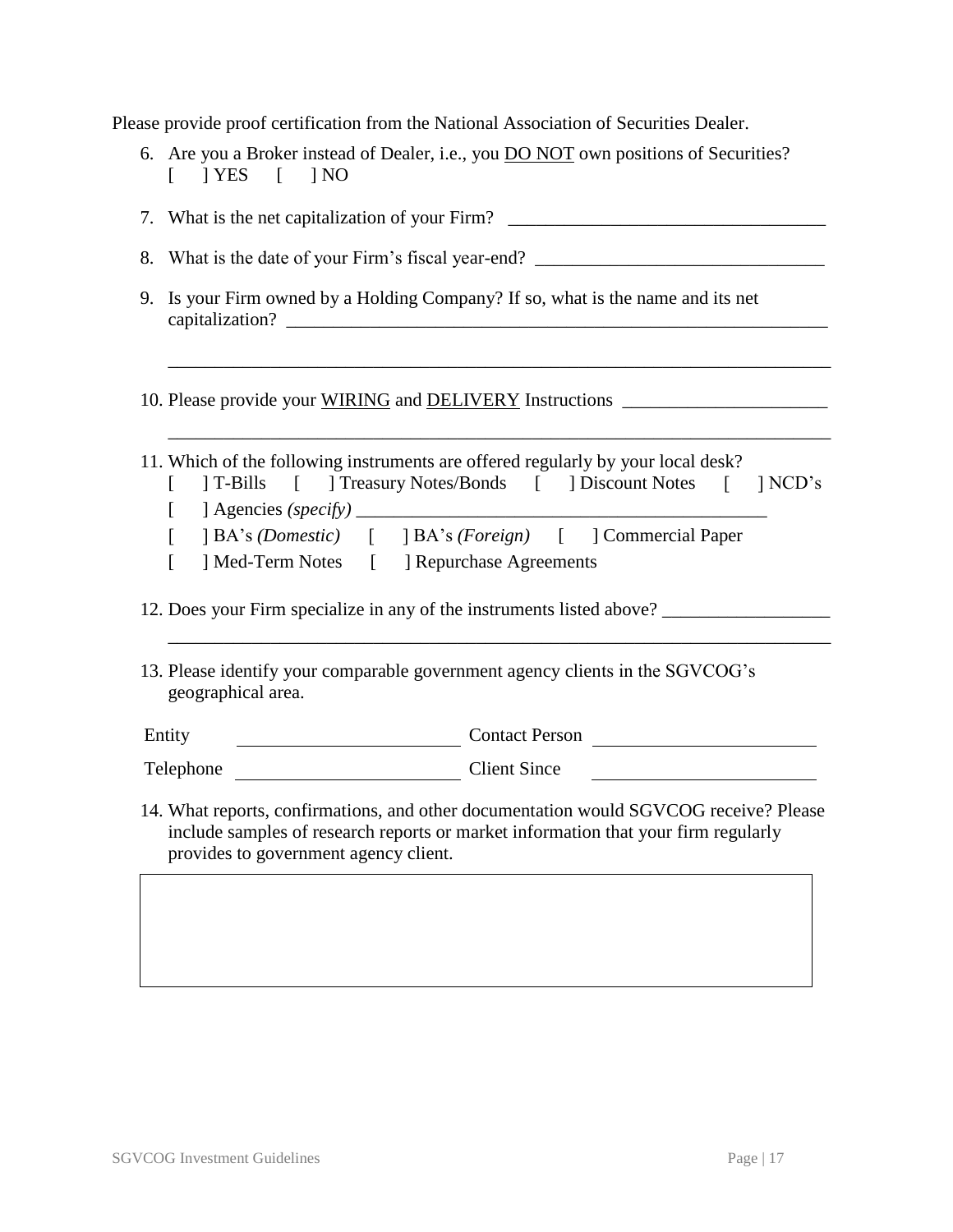15. What precautions are taken by your Firm to protect the interest of the public when dealing with government agencies as investors?

16. Have you or your Firm been censored, sanctioned or disciplined by a Regulatory State or Federal Agency for improper or fraudulent activities, related to the sale of securities within the past five years?  $[$  ] YES  $[$  ] NO

If YES, please explain

- 17. Please provide your most recent audited financial statements within 120 days of your fiscal year- end.
- 18. Please indicate the current licenses of the SGVCOG representatives:

Agent: \_\_\_\_\_\_\_\_\_\_\_\_\_\_\_\_\_\_\_\_\_\_ License or Registration: \_\_\_\_\_\_\_\_\_\_\_\_\_\_\_\_\_\_\_\_\_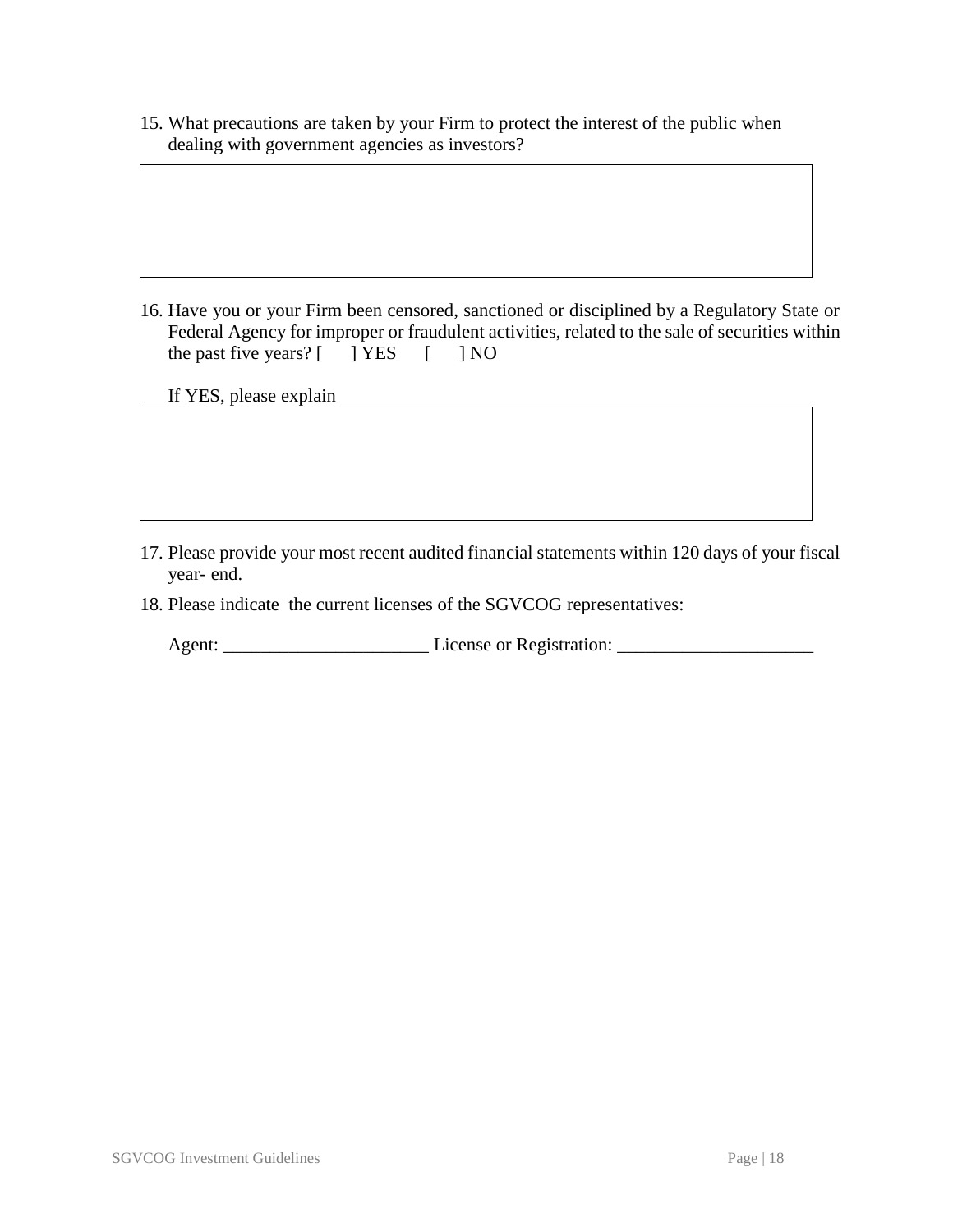# **APPENDIX D**

#### **SAN GABRIEL COUNCIL OF GOVERNMENTS INVESTMENT POLICY GLOSSARY**

ASKED: The price at which securities are offered from a seller.

BANKERS' ACCEPTANCE (BA): Time drafts which a bank "accepts" as its financial responsibility as part of a trade finance process. These short-term notes are sold at a discount, and are obligations of the drawer (or issuer - the bank's trade finance client) as well as the bank. Once accepted, the bank is irrevocably obligated to pay the BA upon maturity if the drawer does not.

BID: The price offered by a buyer of securities.

BOOK VALUE: The original cost of the investment, plus accrued interest and amortization of any premium or discount.

BROKER: A broker brings buyers and sellers together for a commission.

CERTIFICATE OF DEPOSIT (CD): A time deposit with a specific maturity evidenced by a certificate. Large-denomination CD's are typically negotiable (marketable or transferable).

COLLATERAL: Securities, evidence of deposit, or other property which a borrower pledges to secure repayment of a loan. Also refers to securities pledged by a bank to secure deposits of public moneys.

COMMERCIAL PAPER (CP): Unsecured promissory notes issued by companies and government entities at a discount. Commercial paper is negotiable, although it is typically held to maturity. The maximum maturity is 270 days, with most CP issued for terms of less than 30 days.

CUSTODY or SAFEKEEPING: A service to customers rendered by banks for a fee whereby securities and valuables of all types and descriptions are held in the bank's vaults for protection.

DEALER: A dealer, as opposed to a broker, acts as a principal in all transactions, buying and selling for his own account.

DELIVERY VERSUS PAYMENT: Delivery of securities with a simultaneous exchange of money for the securities.

FEDERAL AGENCIES AND U.S. GOVERNMENT SPONSORED ENTERPRISES (AGENCIES): U.S. Government related organizations, the largest of which are government financial intermediaries assisting specific credit markets (housing, agriculture). They include:

- Federal Home Loan Banks (FHLB)
- Federal Home Loan Mortgage Corporation (FHLMC or "Freddie Mac")
- Federal National Mortgage Association (FNMA or "Fannie Mae")